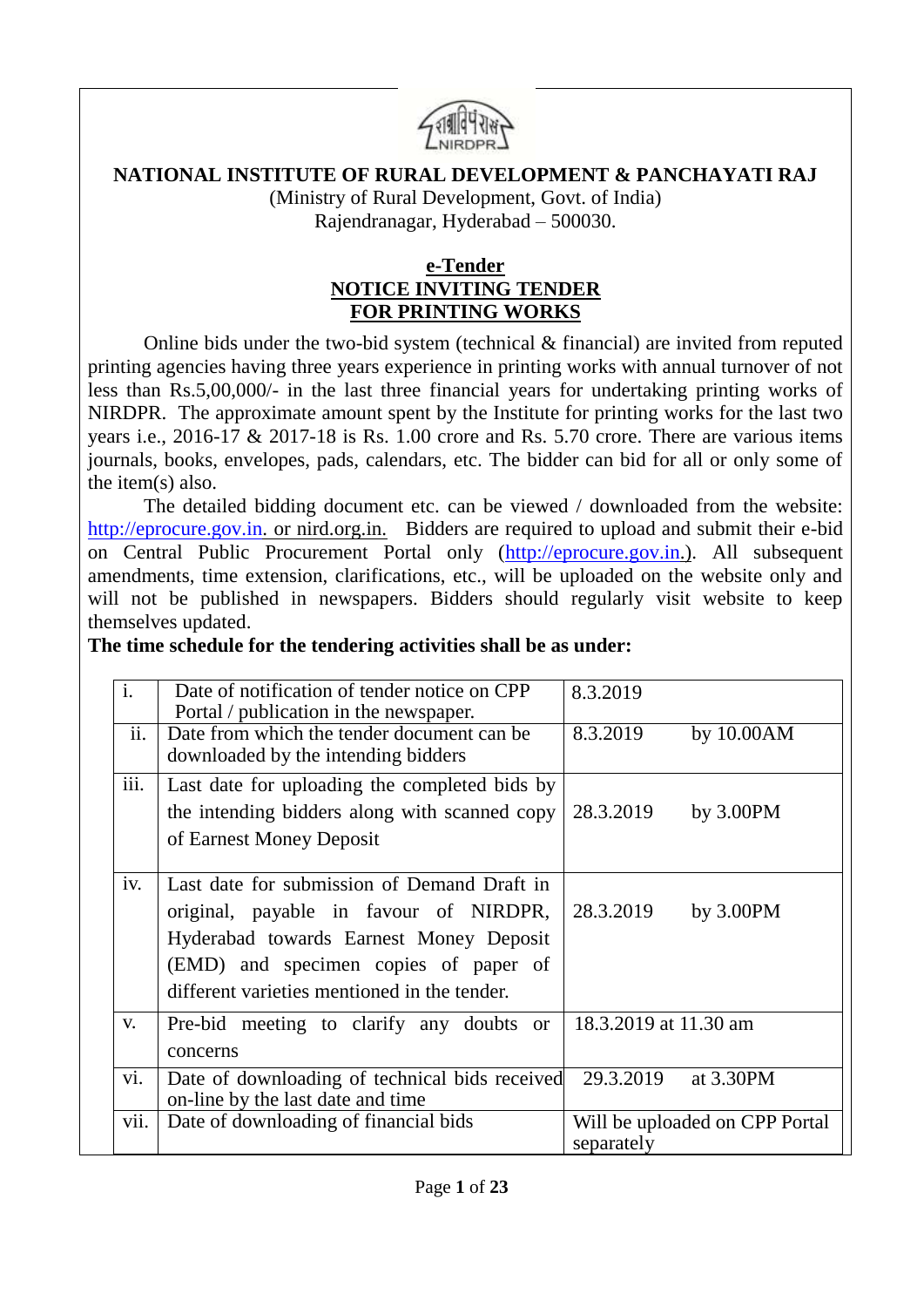| viii | <b>Tendering Authority</b> | Assistant Registrar (T)       |
|------|----------------------------|-------------------------------|
|      |                            | National Institute of Rural   |
|      |                            | Development & Panchayati raj  |
|      |                            | Rajendranagar,                |
|      |                            | Hyderabad-500 030             |
|      |                            | Tel. 040-24008405, 9848992617 |

Manual bids/ physical bids shall not be accepted. Bids shall be submitted online only at CPPP website: https://eprocure.gov.in.

ASSISTANT REGISTRAR (TRAINING)

No. [CDC/Empan/Print](https://nirdpr.eoffice.gov.in/eFile/?x=SHyQfLkVy89cQ7RrYwwGtVP2GiiqKf-F) DATE: 7.3.2019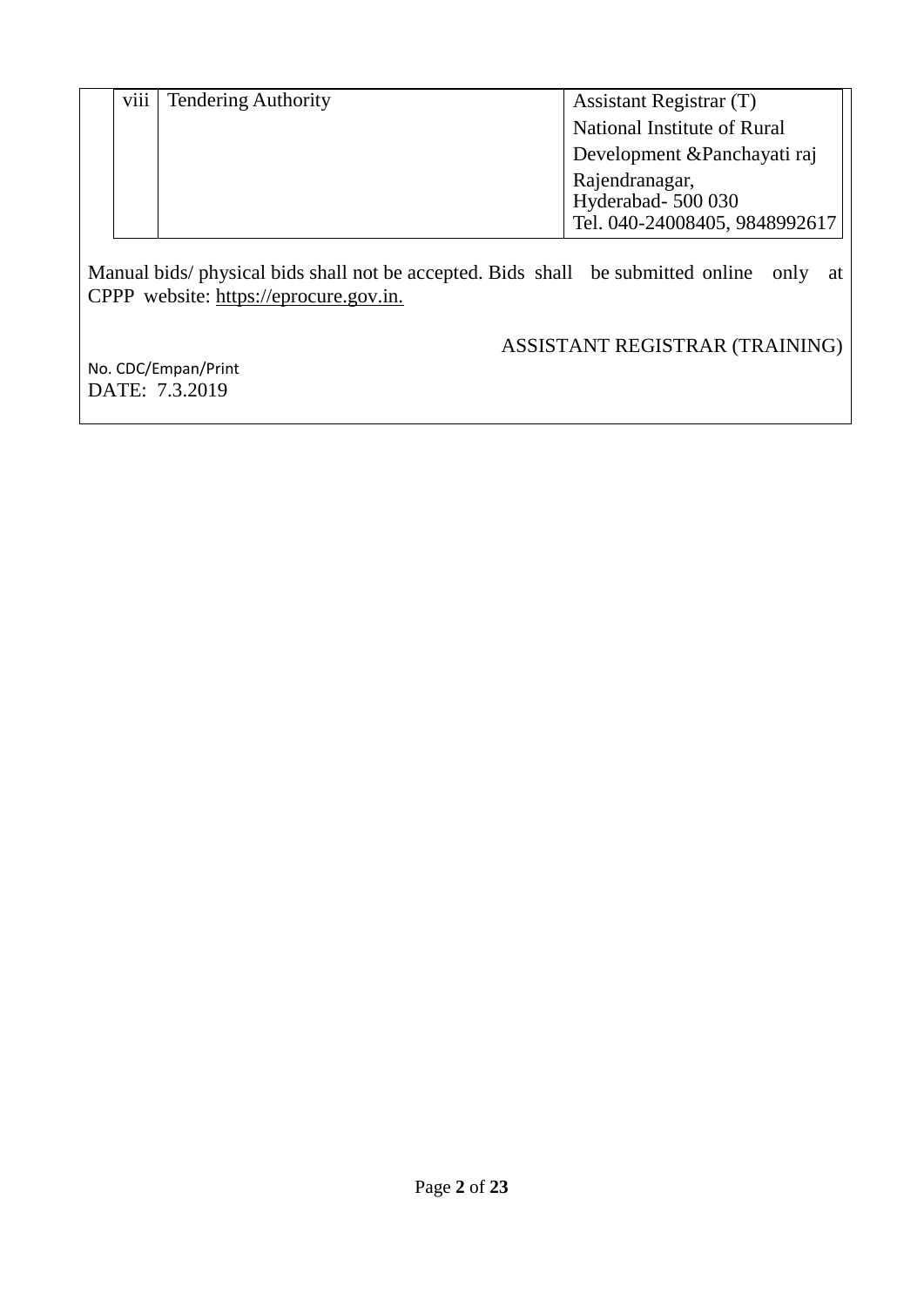## **GENERAL INSTRUCTIONS TO BIDDERS**

#### **1. Submission of Tender**

- i. The tender shall be submitted online in two parts, viz., technical bid and financial bid. The offers submitted by Telegram/Fax/email shall not be considered. No correspondence will be entertained in this matter.
- ii. More than one tender shall not be submitted by one contactor or contractors having business relationships with one another. Under no circumstance will father and his son(s) or other close relations who have business relationship with one another (i.e when one or more partner(s)/director(s) are common) be allowed to tender for the same contract as separate competitors. A breach of this condition will render the tenders of both parties liable to rejection.
- iii. The Hard Copy of original instrument i.e. Demand Draft in respect of earnest money deposit, original copy of affidavits, and credit facility certificate specimen papers of all varieties (in relevant cases) mentioned in tender must be delivered to the Asst. Registrar (T), NIRDPR, Rajendranagar, Hyderabad – 500030 on or before bid opening date/time as mentioned in the time schedule given in Table -A.
- iv. Bids will be opened online as per date/time as mentioned in tender notice at Central Public Procurement Portal (https://eprocure.gov.in). After online opening of the Technical-Bids, after evaluation bids of the only technically qualified bidders will be opened / downloaded for which will be intimated on CPP Portal / NIRDPR website later.

# **2. Instructions for Online Bid Submission:**

This tender document has been published on the Central Public Procurement Portal (URL: https://eprocure.gov.in). The bidders are required to submit soft copies of their bids electronically on the CPP Portal, using valid Digital Signature Certificates. The instructions given below are meant to assist the bidders in registering on the CPP Portal, prepare their bids in accordance with the requirements and submitting their bids online on the CPP Portal.

More information useful for submitting online bids on the CPP Portal may be obtained at: https://eprocure.gov.in.

# **3. Registration**

- i. Bidders are required to enrol on the e-Procurement module of the Central Public Procurement Portal (URL: https://eprocure.gov.in) by clicking on the link "Online Bidder Enrolment" on the CPP Portal, which is free of charge.
- ii. As part of the enrolment process, the bidders will be required to choose a unique username and assign a password for their accounts.
- iii. Bidders are advised to register their **valid email address and mobile numbers** as part of the registration process. These would be used for any communication from the CPP Portal.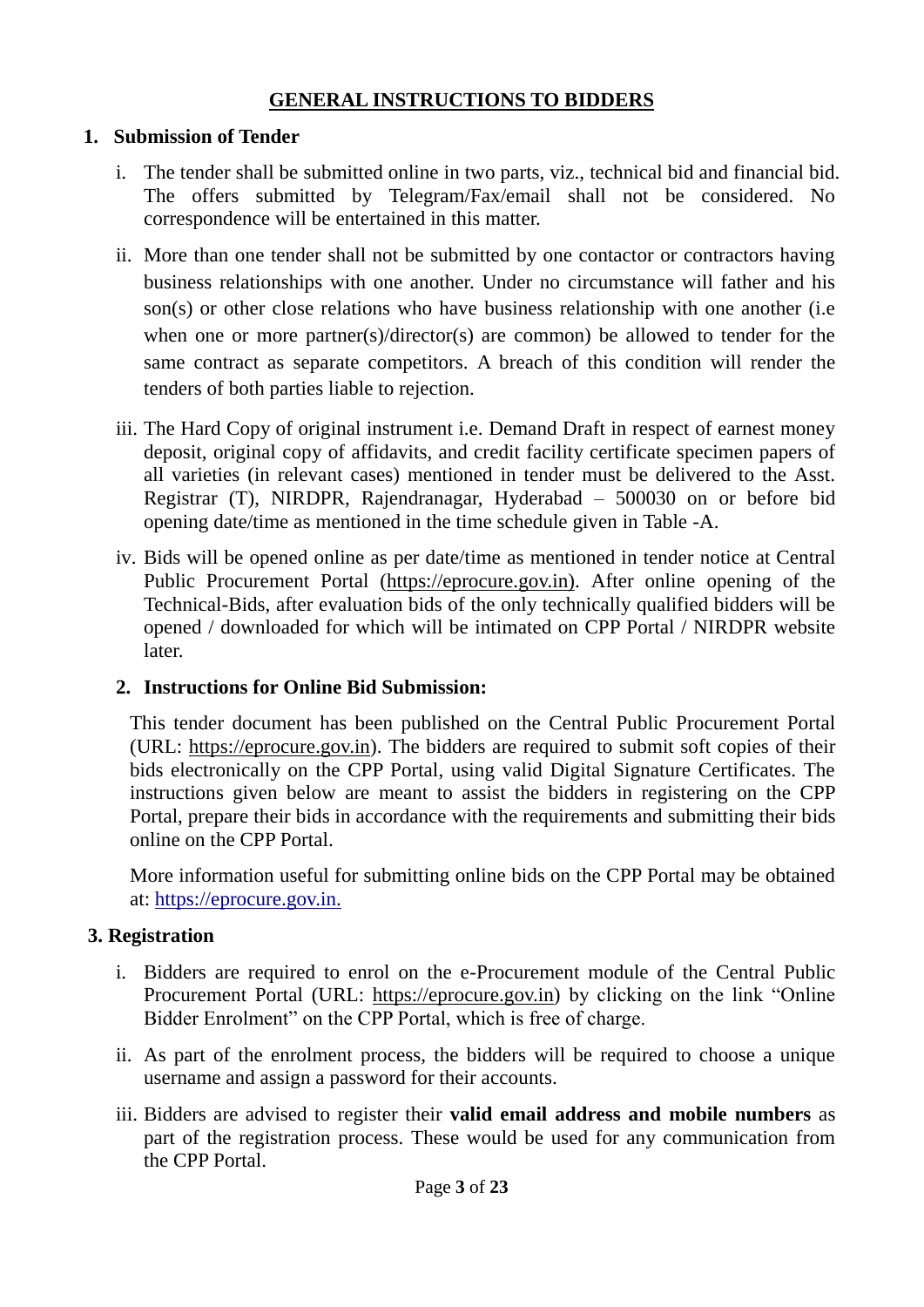- iv. Upon enrolment, the bidders will be required to register their valid Digital Signature Certificate (Class II or Class III Certificates with signing key usage) issued by any Certifying Authority recognized by CCA India (e.g. Sify / TCS / nCode / eMudhra etc.), with their profile.
- v. Only one valid DSC should be registered by a bidder. Please note that the bidders are responsible to ensure that they do not lend their DSC"s to others which may lead to misuse.
- vi. Bidder then logs in to the site through the secured log-in by entering their user ID / password and the password of the DSC / e-Token.

# **4. Searching for tender documents**

- i. There are various search options built in the CPP Portal, to facilitate bidders to search active tenders by several parameters. These parameters could include Tender ID, organization name, location, date, value, etc. There is also an option of advanced search for tenders, wherein the bidders may combine a number of search parameters such as organization name, form of contract, location, date, other keywords etc. to search for a tender published on the CPP Portal.
- ii. Once the bidders have selected the tenders they are interested in, they may download the required documents / tender schedules. These tenders can be moved to the respective **"My Tenders"** folder. This would enable the CPP Portal to intimate the bidders through SMS / e-mail in case there is any corrigendum issued to the tender document.
- iii. The bidder should make a note of the unique Tender ID assigned to each tender, in case they want to obtain any clarification / help from the Helpdesk.

# **5. Preparation of bids**

- i. Bidder should take into account any corrigendum published on the tender document before submitting their bids.
- ii. Please go through the tender advertisement and the tender document carefully to understand the documents required to be submitted as part of the bid. Please note the number of covers in which the bid documents have to be submitted, the number of documents - including the names and content of each of the document that need to be submitted. Any deviations from these may lead to rejection of the bid.
- iii. The Bidder, in advance, should get ready the bid documents to be submitted as indicated in the tender document / schedule and generally, they can be in PDF / XLS / RAR / DWF formats. Bid documents may be scanned with 100 dpi with black and white option.
- iv. To avoid duplication of the time and effort required in uploading the same set of standard documents which are required to be submitted as a part of every bid, a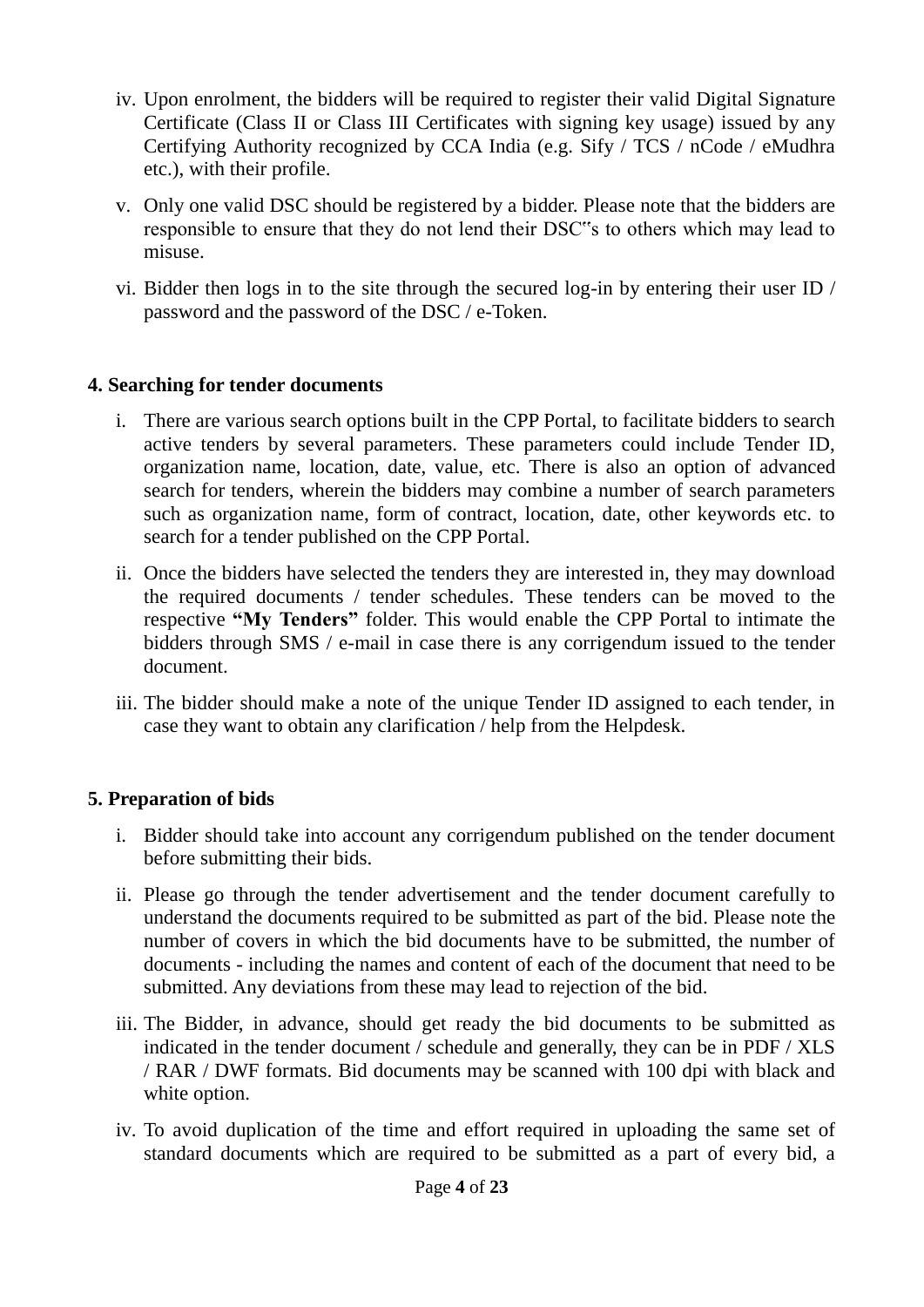provision of uploading such standard documents (e.g. PAN card copy, annual reports, auditor certificates etc.) has been provided to the bidders. Bidders can use **"My Space"** area available to them to upload such documents. These documents may be directly submitted from the "My Space" area while submitting a bid, and need not be uploaded again and again. This will lead to a reduction in the time required for bid submission process.

# **6. Submission of bids**

- i. Bidder should log into the site **well in advance** for bid submission so that he/she uploads the bid in time i.e., on or before the bid submission time. Bidder will be solely responsible for any delay due to other issues.
- ii. The bidder has to digitally sign and upload the required bid documents one by one as indicated in the tender document.
- iii. Bidder has to select the payment option as "offline" to pay the tender fee / EMD as applicable and enter details of the instrument.
- iv. Bidder should prepare the DD towards EMD as per the instructions specified in the tender document. The original DD should be posted/couriered/given in person to the Tender Processing Section, latest by the last date of bid submission. The details of the DD/any other accepted instrument, physically sent, should tally with the details available in the scanned copy and the data entered during bid submission time. Otherwise the uploaded bid will be rejected.
- v. A standard price bid format has been provided with the tender document to be filled by all the bidders. Bidders are requested to note that they should necessarily submit their financial bids in the format provided and no other format is acceptable. Bidders are required to download the file and quote the amount on hard copy. Once the details have been completed, the bidder should submit it online, in the form of a soft copy, if the file is found to be modified by the bidder, the bid will be rejected.
- vi. The server time (which is displayed on the bidders' dashboard) will be considered as the standard time for referencing the deadlines for submission of the bids by the bidders, opening of bids etc. The bidders should follow this time during bid submission.
- vii.All the documents being submitted by the bidders would be encrypted using PKI encryption techniques to ensure the secrecy of the data. The data entered cannot be viewed by unauthorized persons until the time of bid opening. The confidentiality of the bids is maintained using the secured Socket Layer 128 bit encryption technology. Data storage encryption of sensitive fields is done.
- viii. The uploaded tender documents become readable only after the tender opening by the authorized bid openers.
- ix. Upon the successful and timely submission of bids, the portal will give a successful bid submission message & a bid summary will be displayed with the bid no. and the date & time of submission of the bid with all other relevant details.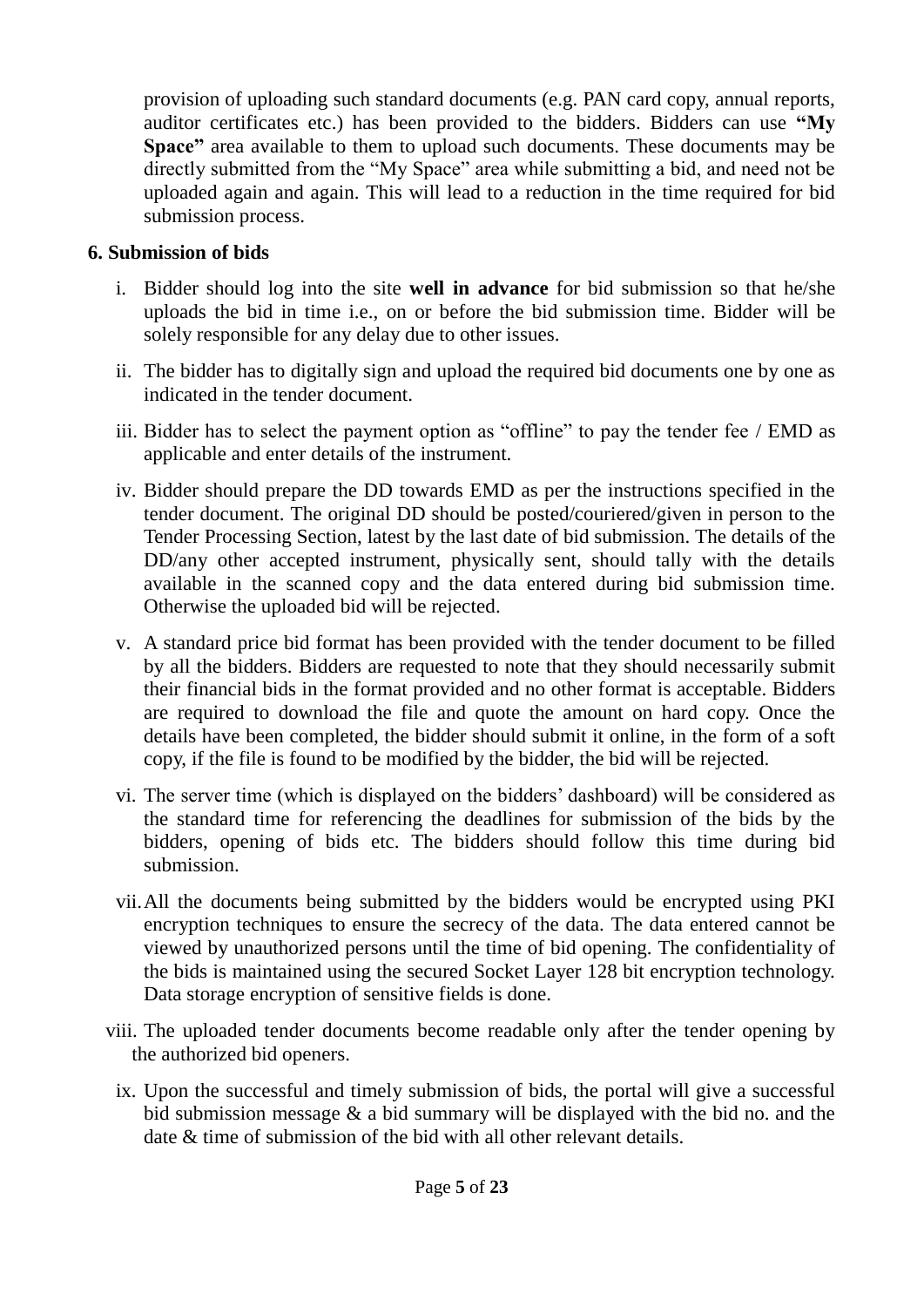x. The bid summary has to be printed and kept as an acknowledgement of the submission of the bid. This acknowledgement may be used as an entry pass for any bid opening meetings.

# **7. Assistance to bidders**

- i. For any clarifications relating to the tender document and the terms and conditions contained therein, the Tender Inviting Authority Shri Vineet Kumar Tandon, Phone No.040-24008405, 9848992617, e-Mail ID: [vineettandon.nird@gov.in.](mailto:vineettandon.nird@gov.in) Should be contacted by phone or by email.
- ii. The clarification shall be given at the earliest on the same day through e-mail.
- iii. Any queries relating to the process of online bid submission or queries relating to CPP Portal in general may be directed to the 24x7 CPP Portal Helpdesk. The contact number for the helpdesk is 1800 233 7315.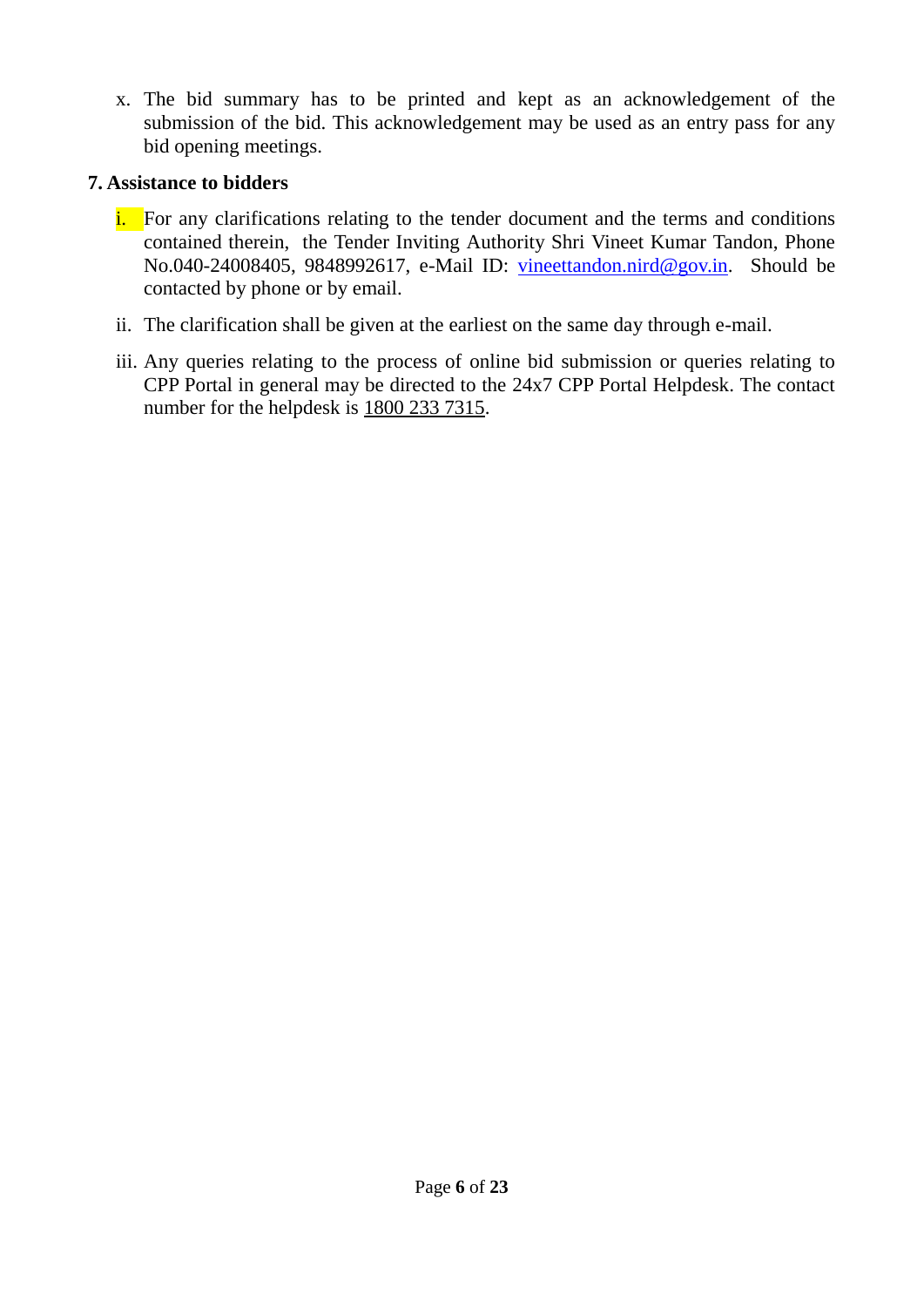

(Ministry of Rural Development, Govt. of India) Rajendranagar, Hyderabad – 500030.

# **GENERAL TERMS AND CONDITIONS PRE BID**

1. The Institute will get various types of publication / printing works as mentioned below:

| $\mathbf{i}$  | <b>Books</b>                           | - Royal and A4 size      |
|---------------|----------------------------------------|--------------------------|
| $\mathbf{ii}$ | Periodicals                            | - A4 and book size       |
| iii)          | <b>Manuals</b>                         | - A4 size                |
| iv)           | Brochures / Invitation Cards / Posters | - A4 size & Book size    |
| V)            | <b>Annual diaries</b>                  | $-5.5 \times 8.5$ inches |
| $\rm vi)$     | Yearly calendars'                      | $-18x23$ inches          |
| vii)          | Scribbling pads                        | $-15 & 45$ pages         |
| viii)         | Handmade letter heads                  | - A4 size                |
| ix)           | Letter heads on Executive Bond paper   | - A4 size                |
| $\mathbf{X}$  | Course certificates                    | - A4 size                |
|               |                                        |                          |

xi) Visiting cards (handmade & special art paper)

- 2. The services to be provided by the printers include type setting, designing layout, printing, binding, lamination, creasing and delivering the printed material to the Institute as per the specifications given for each order.
- 3. After thorough scrutiny of the online bids in 1st cover (Technical Bid), the 2nd cover (Financial Bid) of those firms who are qualified in technical bid will be downloaded.
- 4. Mere fulfilment of all the stipulation as contained in the tender document, terms and conditions annexed to the tender quotation does not confer any right on the tenderers on acceptance of their application.
- 5. The tenderer should enclose Demand Draft for Rs. 10,000 (Rupees ten thousand only) in favour of "NIRDPR", towards EMD drawn on any commercial bank payable at Hyderabad. EMD will not carry any interest whatsoever.

xii) Envelopes - Assorted sizes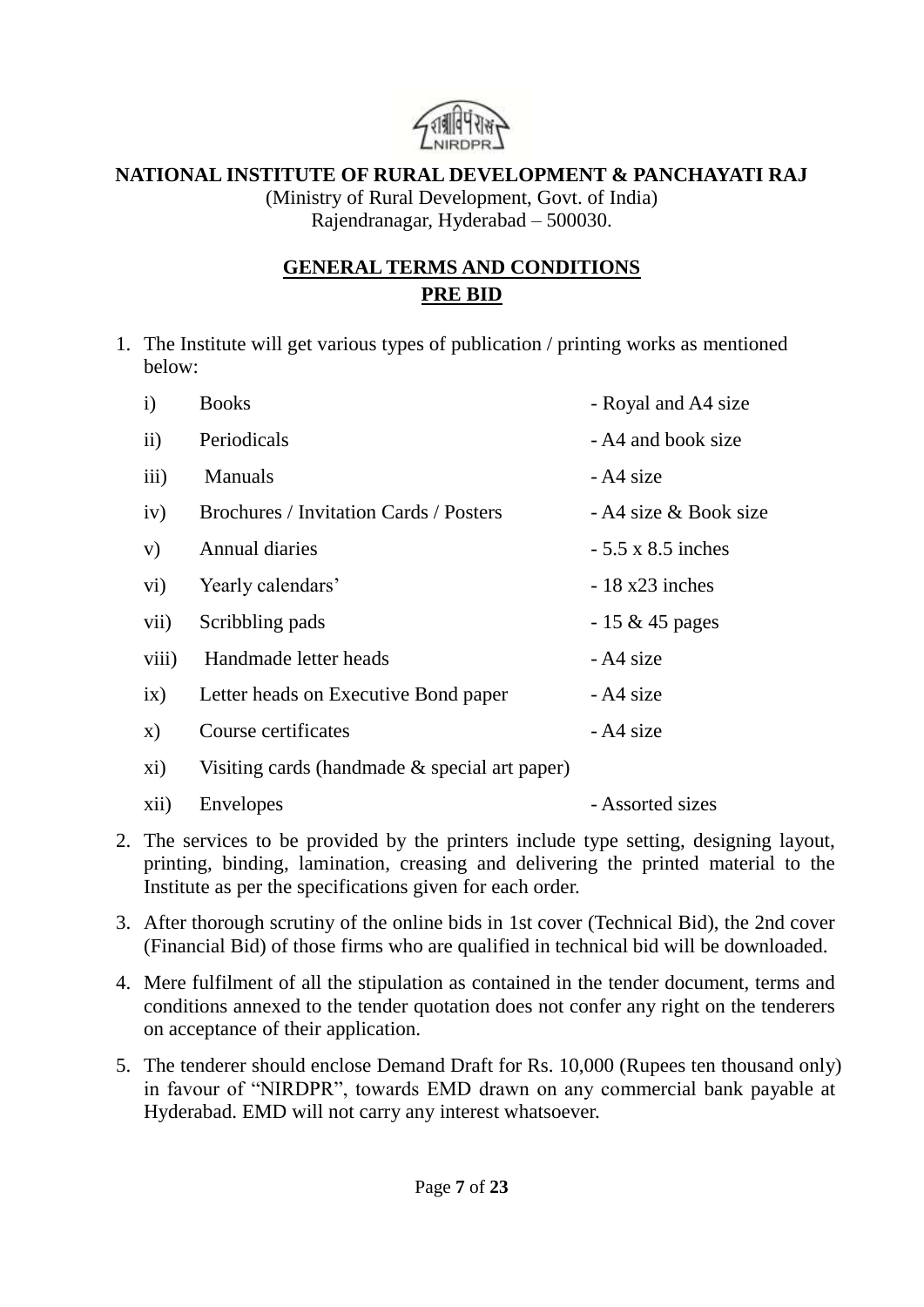- 6. Bidders are advised to verify specimen copies of each of the item mentioned in (2) available with Shri Vineet Kumar Tandon, Assistant Registrar (Trg.), Phone: 040- 24008405, 9848992617 before uploading their financial bid.
- 7. Copies of work orders relating to the printing works being undertaken in the office / departments / institutions by the tenderer should be uploaded in first cover.
- 8. List of Office/Departments/Institutions where the tenderer is already undertaking similar printing works should be attached. A copy of the Purchase Order/Work Order issued should be uploaded in 1st cover.
- 9. Correction, if any, must be attested. All amounts shall be indicated both in words as well as in figures. Where there is difference between the amount quoted in words and figures, amount quoted in words shall prevail.

# **POST BID**

- 1. The decision of the Director General shall be final and binding on all the tenderers concerned.
- 2. The successful tenderer will be required to submit Performance Security Deposit for Rs. 1,50,000/- (Rupees one lakh fifty thousand only) by way of DD drawn on any commercial bank payable at Hyderabad, which will not carry any interest whatsoever. This will be suitably lesser in the case of those tenderers who bid for few items only
- 3. Director General, NIRDPR or his authorized representatives may visit the premises of printing press units qualified in technical bid for ascertaining the credentials and capabilities of the printing press unit before downloading the financial bids.
- 4. The NIRDPR reserves the right to forfeit the EMD of tenderers on account of (i) premature withdrawal from the tender (ii) non-payment of performance security deposit. The decision of the Director General, NIRDPR shall be final in this regard.
- 5. After notification of approved rates the Printers are required to enter into a contract agreement with NIRDPR before award of printing work.
- 6. After finalization of the rates, the Institute will notify the approved rates and will prepare a panel (list) of approved printers and assign the printing works to them from time to time.
- 7. For high end items like journals and books, the participating bidders will be given an opportunity to match the lowest bid for empanelment.

# **EXECUTION OF PRINTING WORKS**

- **1.** NIRDPR reserves the right to forfeit the performance security deposit of the printers who do not execute the work assigned as per the Work Order. The decision of the Director General, NIRDPR shall be final in this regard.
- **2.** Delivery of proofs and the printed copies in good condition at NIRDPR, Rajendranagar, Hyderabad including freight charges, insurance etc. will be the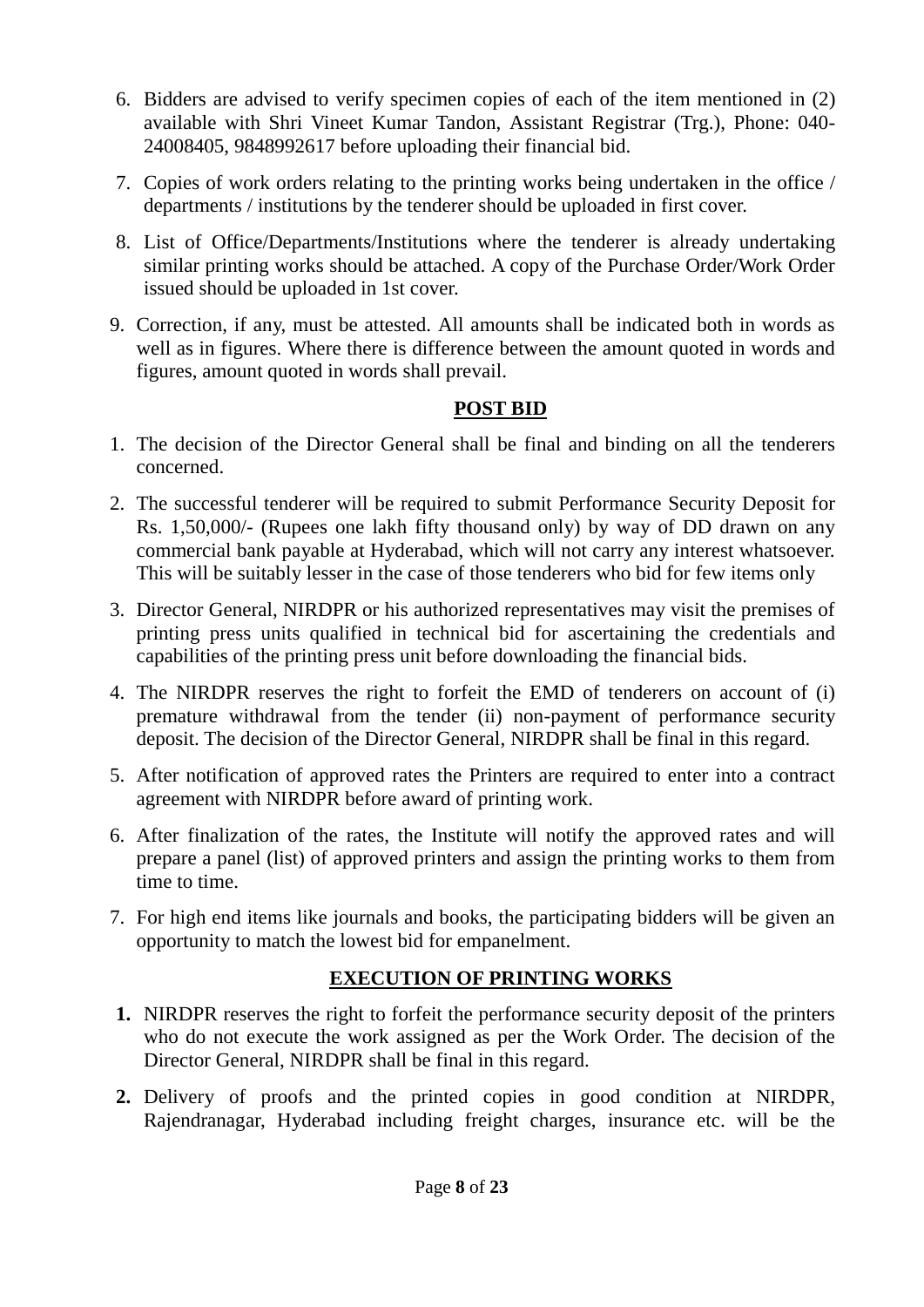responsibility of the printer. The paper consumption statement must necessarily be submitted as a separate item with the bill.

- **3.** For re-print orders, the page setting and design charges cannot be charged again when ordered within the contract period.
- **4.** Approved rates will be valid for 2 (two) years from the date of entering into the agreement, subject to extension by one more year by mutual agreement.
- **5.** NIRDPR will release payment against the bill and**paper consumption statement** (in applicable cases) within 15 days from the date of receipt of printed material and bill. Bill should contain **item wise details** like description of work, quality, quantity, rate and amount in conformity with work order and material delivery note to the satisfaction of the Institute's authorities.

# **6. The rates quoted shall be inclusive of all taxes excluding GST.**

**7. Arbitration:** in the event of any question, dispute or difference arising under these conditions or any conditions contained in the Work Order or in connection with this contract, the same shall be referred to the sole arbitration of the Director General or some other persons appointed by him. The award of the arbitrator shall be final and binding on the parties to this contract.

# **8. Force Majeure:**

i) The Supplier shall not be liable for forfeiture of its performance security, liquidated damages or termination for default, if and to the extent that, its delay in performance or other failure to perform its obligations under the Contract is the result of an event of Force Majeure.

ii) If a Force Majeure situation arises, the Contractor shall promptly notify the NIRDPR in writing of such conditions and the causes thereof. Unless otherwise directed by the NIRDPR in writing, the Contractor shall continue to perform its obligations under the Contract as far as is reasonably practical, and shall seek all reasonable alternative means for performance not prevented by the Force Majeure event.

- **9. Liquidated Damages:** The liquidated damages will be applicable under the following circumstances:
	- i. If the deliverables are not submitted as per the stated schedule and time, or are not acceptable to the NIRDPR due to poor quality or deviation from given specifications, or if defects are not rectified to the satisfaction of the NIRDPR within 15 days of the receipt of the communication from NIRDPR, the Contractor shall be liable for paying liquidated damages at 1% of the contract value per week, subject to a maximum of 5% of contract value.
	- ii. Any delay beyond the stated delivery period, NIRDPR shall be free to terminate the contract and get the work done from an alternate source, at the risk of the contractor, besides forfeiting Security Deposit. The decision of the NIRDPR as to the period of delay on the part of the contractor and the quantum of compensation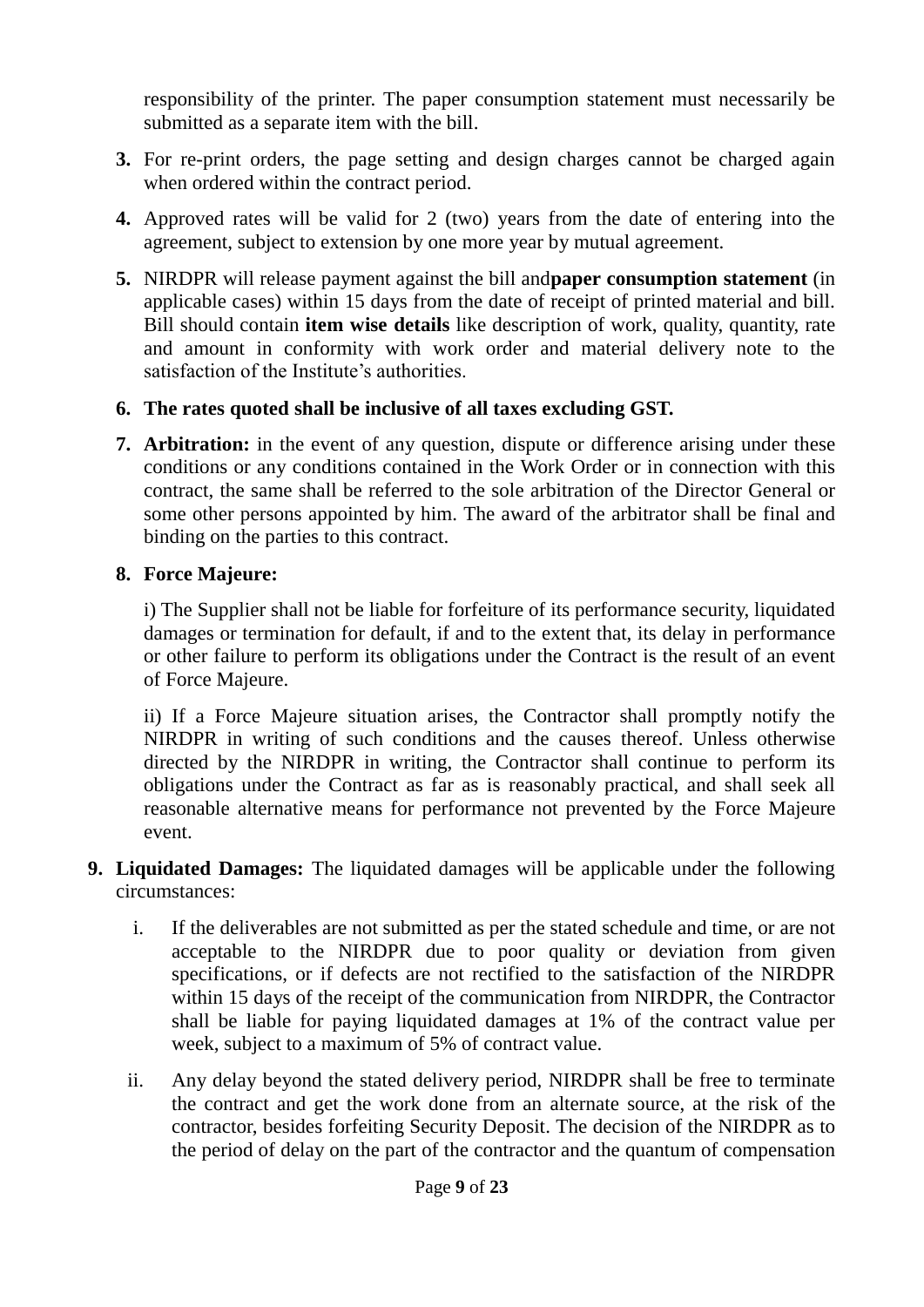for such delay shall be final and binding on the contractor.

- iii. If the contractor is hindered in carrying out the work on account of delayed decision or the approval by the NIRDPR, which are necessary to carry out further work, he will be allowed suitable extension of time by competent authority of the NIRDPR.
- iv. The liquidated damages shall be 1% of the contract value per week of delay subject to a maximum of 5% of contract value. The quantum of damages will increase with every week of delay by 1%.
- **10.**If NIRDPR suffers any losses, damages, due to any act of negligence on the part of the Contractor, the quantification of which may be difficult, then the amount as decided by the Director General, NIRDPR shall be final and binding on the printer.
- **11. Jurisdiction:** The order executed will be subject to Indian law and local courts at Hyderabad only.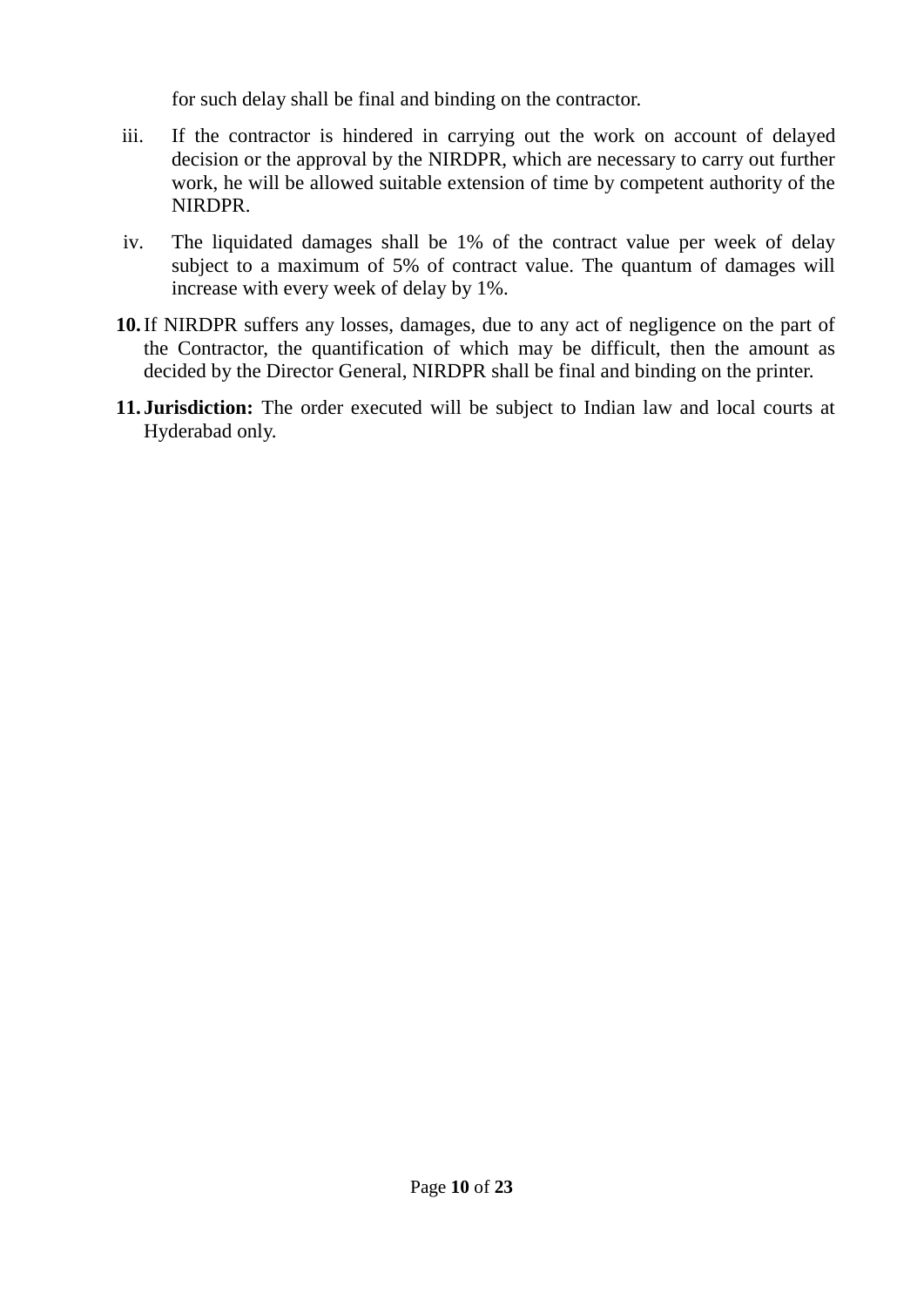#### **TENDER ACCEPTANCE LETTER** (To be given on Letter Head) **Date:**

**To**

The Assistant Registrar (T), National Institute of Rural Development &Panchayati Raj, Rajendranagar, Hyderabad – 500 030

> **Sub:** NIT for empanelment of printers to undertake printing works - Acceptance of Terms & Conditions of Tender – Reg.

# **Ref:** Tender Reference No. [CDC/Empan/Print](https://nirdpr.eoffice.gov.in/eFile/?x=SHyQfLkVy89cQ7RrYwwGtVP2GiiqKf-F)

# **Dear Sir,**

- 1. I/We have downloaded/ obtained the tender document(s) for the above mentioned "Tender/Work" from the web site(s) namely: NIT for empanelment of printers to undertake printing works as per your advertisement, given in the above mentioned website(s).
- 2. I/We hereby certify that I/We have read the entire terms and conditions of the tender documents (including all documents like annexure(s), schedules(s) etc.,), which form part of the contract agreement and I/we shall abide hereby by the terms/conditions/ clauses contained therein.
- 3. The corrigendum(s) issued from time to time by your department/ organisation too have also been taken into consideration, while submitting this acceptance letter.
- 4. I/We hereby unconditionally accept the tender conditions of above mentioned tender document(s)/ corrigendum(s) in its totality/entirety.
- 5. In case any provisions of this tender are found violated, then your department/organisation shall without prejudice to any other right or remedy be at liberty to reject this tender/bid including the forfeiture of the full said earnest money deposit absolutely.

Yours faithfully,

(Signature of the Bidder, with Official Seal)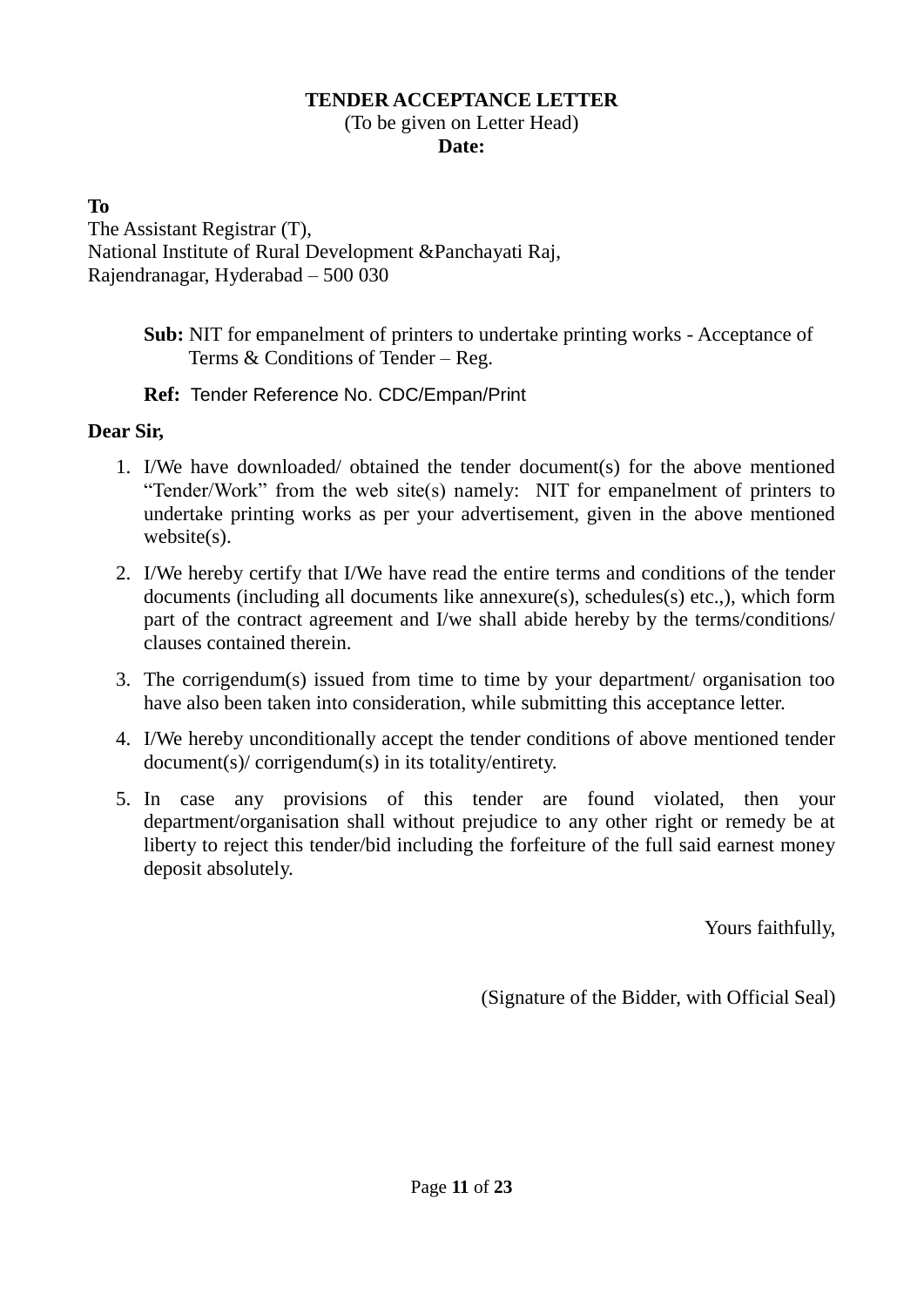

(Ministry of Rural Development, Govt. of India) Rajendranagar, Hyderabad – 500030.

#### . . . **TENDER NOTICE FOR PRINTING WORKS**

# **Technical Bid (Cover – I)**

| Sl.No.           | <b>Particulars</b>                                                                                                                                         | <b>Information</b> to be<br>supplied by the<br>intending bidder | <b>Documentary</b><br>proof Page No. |
|------------------|------------------------------------------------------------------------------------------------------------------------------------------------------------|-----------------------------------------------------------------|--------------------------------------|
| 1.               | Name of the Company/Firm                                                                                                                                   |                                                                 |                                      |
| 2.               | Address of the Company/Firm                                                                                                                                |                                                                 |                                      |
|                  | (a) Postal                                                                                                                                                 |                                                                 |                                      |
|                  | (b) Telephone/ Fax/ MobileNo.(s)                                                                                                                           |                                                                 |                                      |
|                  | $(c)$ E-mail ID                                                                                                                                            |                                                                 |                                      |
|                  | (d) Website address, if any                                                                                                                                |                                                                 |                                      |
| 3.               | Type of the Company/Firm (In the<br>case of Partnership Firm, a copy of<br>Deed to besubmitted)                                                            |                                                                 |                                      |
| $\overline{4}$ . | Owner/ partners of the Company/ Firm                                                                                                                       |                                                                 |                                      |
| 5.               | Year of establishment of the Co./ Firm                                                                                                                     |                                                                 |                                      |
|                  | For how long the Co./ Firm is<br>(a)<br>providing printing services to<br>Government/ Semi-Govt./large private<br>organizations (proof to be<br>submitted) |                                                                 |                                      |
|                  | (b) PAN No.                                                                                                                                                |                                                                 |                                      |
|                  | (c) GST Registration No.                                                                                                                                   |                                                                 |                                      |
| 6.               | Details of Demand Draft i.e., DD No.<br>Dt Bank:<br>and Branch<br>submitted towards Bid Security/<br>Earnest Money Deposit for ₹10,000/-                   |                                                                 |                                      |
| 7.               | Annual Turnover during the preceding<br>three financial years i.e. 2015-16,<br>2016-17 and 2017-18 (copies of                                              | 2015-16,<br>2016-17,<br>2017-18                                 |                                      |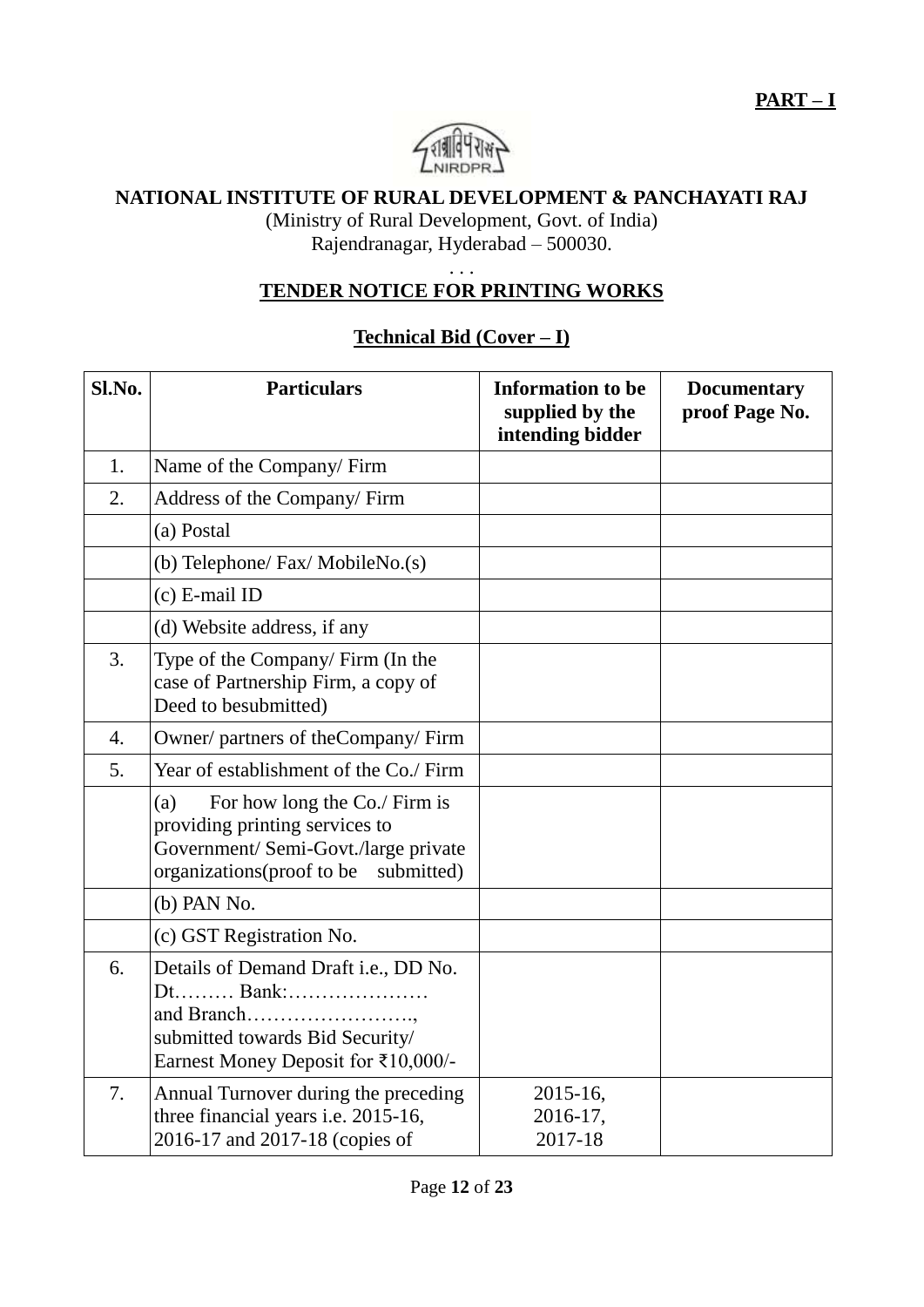|    | Audited Balance Sheet and Profit &<br>Loss Account to be submitted (in<br>relevant cases)                                                                      |  |
|----|----------------------------------------------------------------------------------------------------------------------------------------------------------------|--|
| 8. | Income Tax Returns from the Income<br>Tax Department for the financial years<br>2015-16, 2016-17 and 2017-18 (copies)<br>of ITR for each year to be submitted) |  |
| 9. | Has the Company / Firm ever been<br>blacklisted? If no, a self-certificate to<br>that effect tobe furnished.                                                   |  |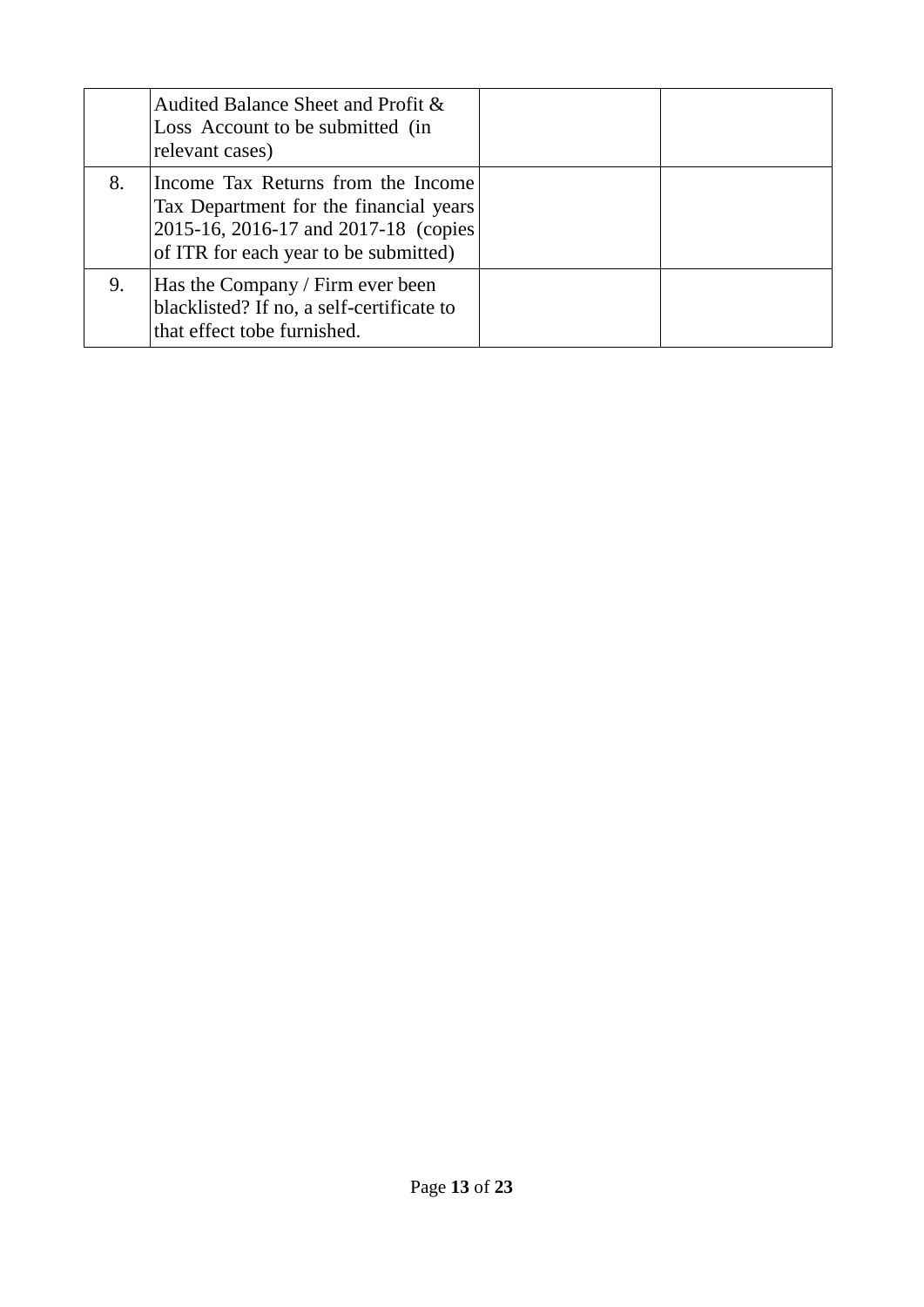# **Statement showing the list of printing equipment and machinery (Mention only those installed and in working condition) owned by the bidder**

# **Minimum 3 should be available with the printer for all itmes**

# **i) Printing (both Multi-colour and Single Colour)**

|               | Sl.No. Make / Model | Size / Specifications | No. of colours | No. of such units |
|---------------|---------------------|-----------------------|----------------|-------------------|
|               |                     |                       |                |                   |
| 2.            |                     |                       |                |                   |
| 3.            |                     |                       |                |                   |
| $\mathcal{A}$ |                     |                       |                |                   |
| 5.            |                     |                       |                |                   |
| 6.            |                     |                       |                |                   |

## **ii) Computer systems and computer printers installed in the printing press:**

| Sl.No. | Description of the<br>computer system / printer | Size /<br>specifications | No. of systems | Remarks |
|--------|-------------------------------------------------|--------------------------|----------------|---------|
| Ι.     |                                                 |                          |                |         |
| 2.     |                                                 |                          |                |         |
| 3.     |                                                 |                          |                |         |
| 4.     |                                                 |                          |                |         |
| 5.     |                                                 |                          |                |         |
| 6.     |                                                 |                          |                |         |

## **iii) Binding machinery for all types – i.e., perfect binding, section stitching, spiral binding, etc.**

|                  | Sl.No.   Make / Model | Size / Specifications | No. of units |
|------------------|-----------------------|-----------------------|--------------|
| ᆞ                |                       |                       |              |
| 2.               |                       |                       |              |
| 3.               |                       |                       |              |
| $\overline{4}$ . |                       |                       |              |
| 5.               |                       |                       |              |
| 6.               |                       |                       |              |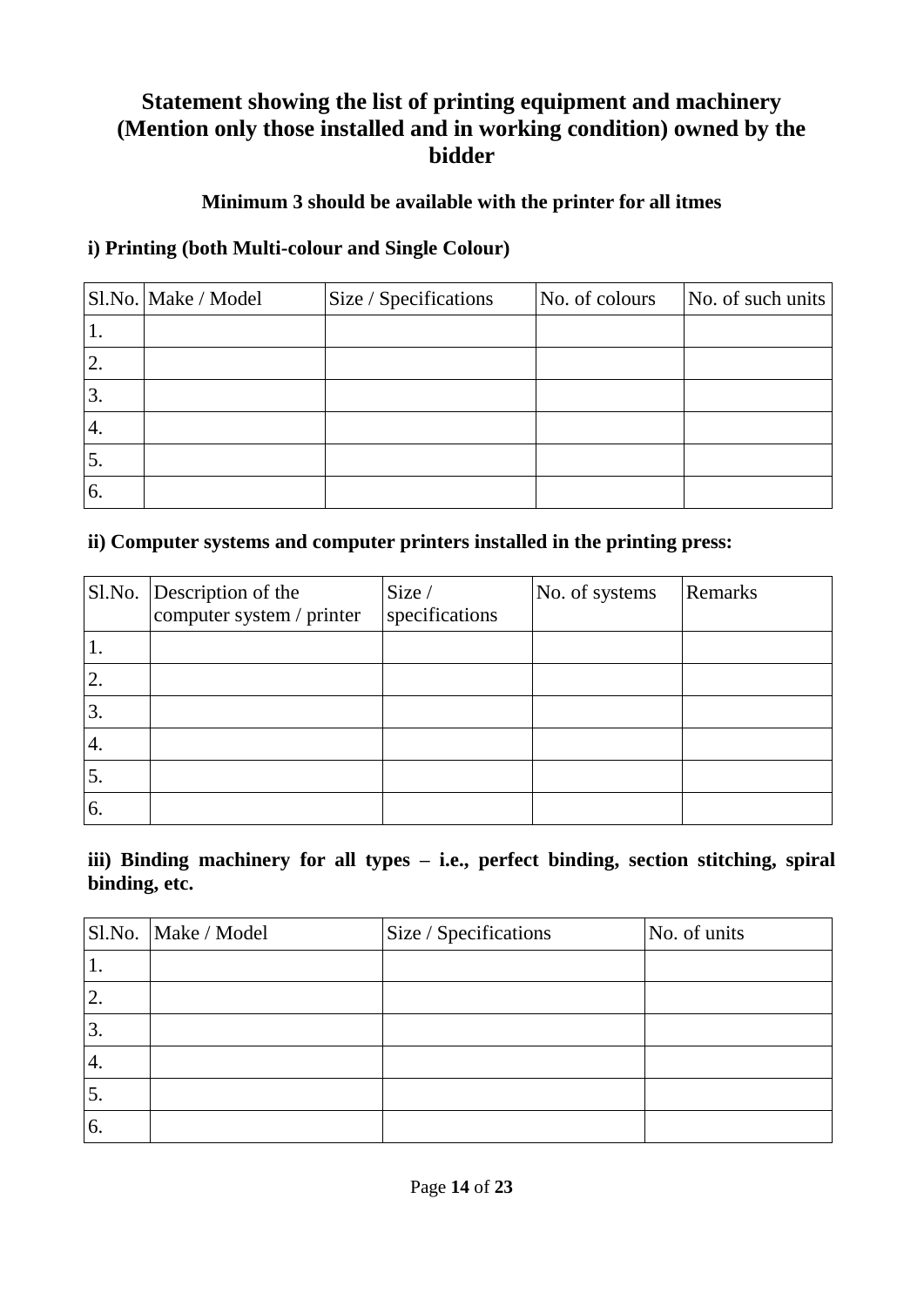# **iv) Lamination equipment details**

| Sl.No. Make / Model | Size / Specifications | $\vert$ No. of colours | No. of such units |
|---------------------|-----------------------|------------------------|-------------------|
|                     |                       |                        |                   |
|                     |                       |                        |                   |
|                     |                       |                        |                   |

Date:

Signature of the Tenderer with office stamp

Date: Signature of Bidder with official seal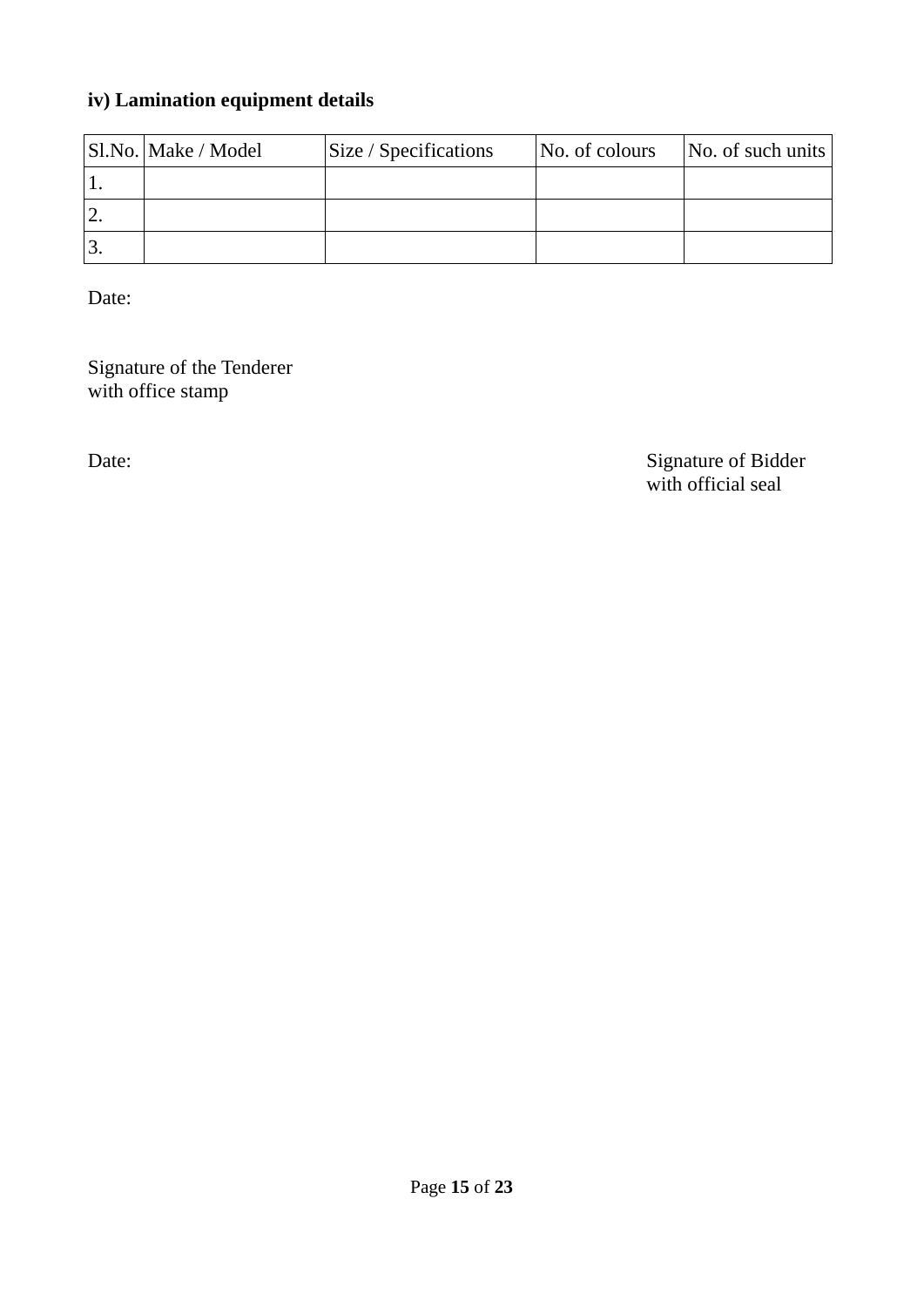The following documents are to be uploaded by the bidder in 1st Cover as per the tender document:

- i. Scanned copy of valid registration certificate, valid license, as per the tender notice, PAN No, GST Registration Certificate and Tender Acceptance Letter (Annexure-I).
- ii. Scanned copy of Income-tax assessment returns for the last three assessment years 2015-16, 2016-17 and 2017-18 and copies of audited statement of account by Chartered Accountant for the financial years of 2015-16, 2016-17 and 2017-18, Affidavit of partnership firm, if applicable.
- iii. Scanned copy of the Demand Draft for Rs. 10,000/- towards EMD.
- iv. Scanned copy of list of printing equipment and machinery owned (as per proforma at Annexure-II).

**Note: Demand Draft towards EMD, specimen copies of paper in original should be submitted on or before bid submission closing date & time to "Assistant Registrar (Training), NIRDPR, Hyderabad".**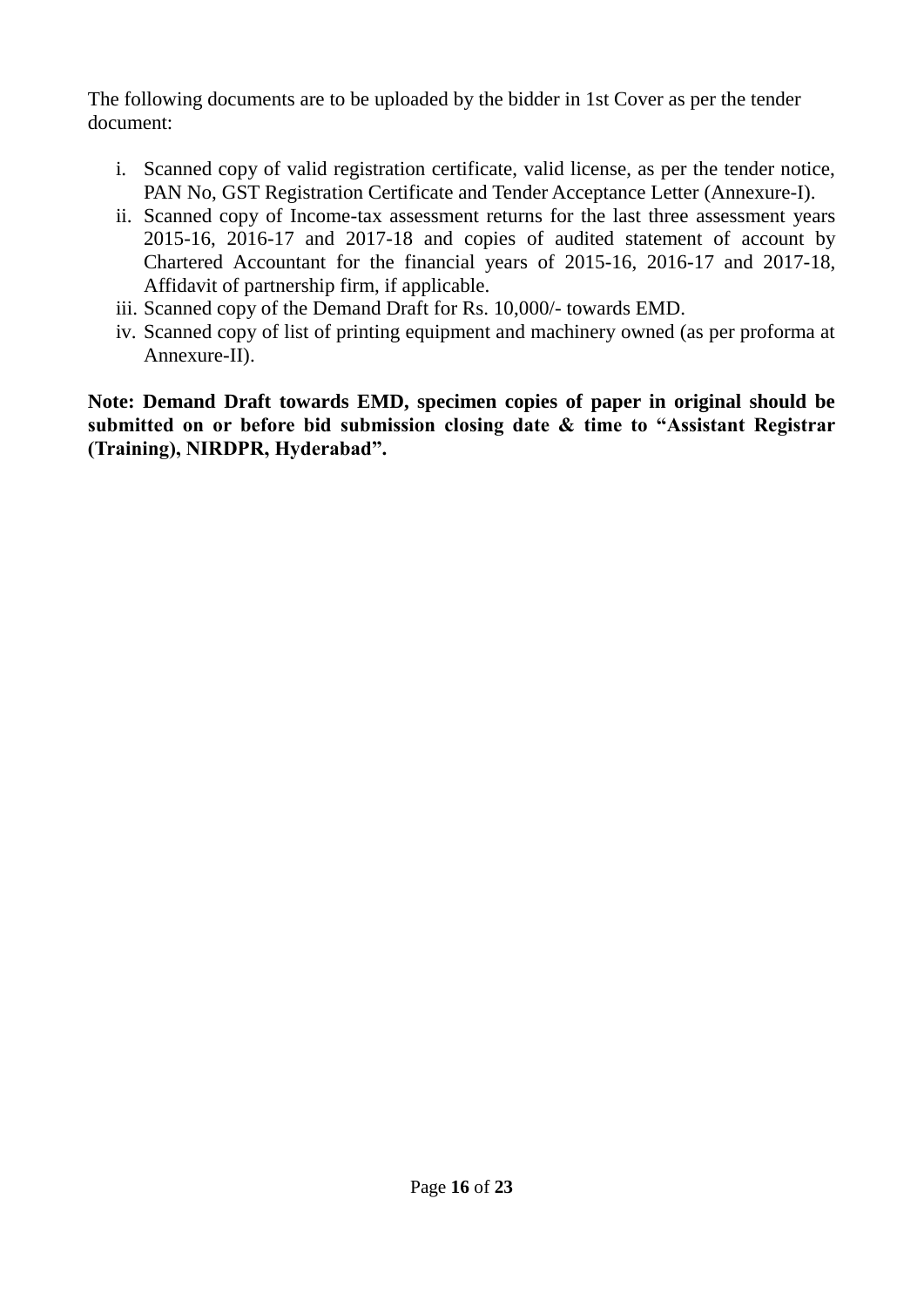

(Ministry of Rural Development, Govt. of India) Rajendranagar, Hyderabad – 500030.

| <b>Tender Inviting</b><br><b>Authority</b> | National Institute of Rural Development & Panchayati Raj,<br><b>Hyderabad</b> |
|--------------------------------------------|-------------------------------------------------------------------------------|
| <b>Tender Title</b>                        | <b>Tender for printing works</b>                                              |
| <b>Tender No.</b>                          | <b>CDC/Empan/Print</b>                                                        |
| <b>Bidder Name:</b>                        |                                                                               |

## **PART-II: Financial Bid**

(Upload scanned copy of Price bid as per tender document)

I / We hereby offer the following rates for undertaking General Printing works as detailed below and agree to hold these rates valid during the contact period:

| SI.                        | Description of the item                | Rate quoted              |                |
|----------------------------|----------------------------------------|--------------------------|----------------|
| No.                        |                                        | (inclusive of all taxes, |                |
|                            |                                        |                          | excluding GST) |
|                            |                                        | in                       | In words       |
|                            |                                        | figures                  |                |
| <b>Printing Activities</b> |                                        |                          |                |
| 1.                         | <b>DTP</b> composing                   |                          |                |
| 1.1                        | 1/8 Royal size (per page)              |                          |                |
| 1.2                        | 1/4 Demy (per page)                    |                          |                |
| 2.                         | DTP page setting charges               |                          |                |
| 2.1                        | 1/8 Royal size (per page)              |                          |                |
| 2.2                        | 1/4 Demy (per page)                    |                          |                |
| 3.                         | Text matter printing for every 4 pages |                          |                |
|                            | excluding paper cost                   |                          |                |
| 3.1                        | Crown: $200 - 500$ copies              |                          |                |
| 3.1.1                      | Maplitho (80 gsm)                      |                          |                |
| 3.1.2                      | Natural shade (80 gsm)                 |                          |                |
| 3.1.3                      | Art paper (130 gsm)                    |                          |                |
| 3.1.4                      | Matte Paper(130 gsm)                   |                          |                |
| 3.1.5                      | Rendezvous (special) 130 gsm           |                          |                |
| 3.2                        | Crown: $501 - 1000$ copies             |                          |                |
| 3.2.1                      | Maplitho (80 gsm)                      |                          |                |
| 3.2.2                      | Natural shade (80 gsm)                 |                          |                |
| 3.2.3                      | Art paper (130 gsm)                    |                          |                |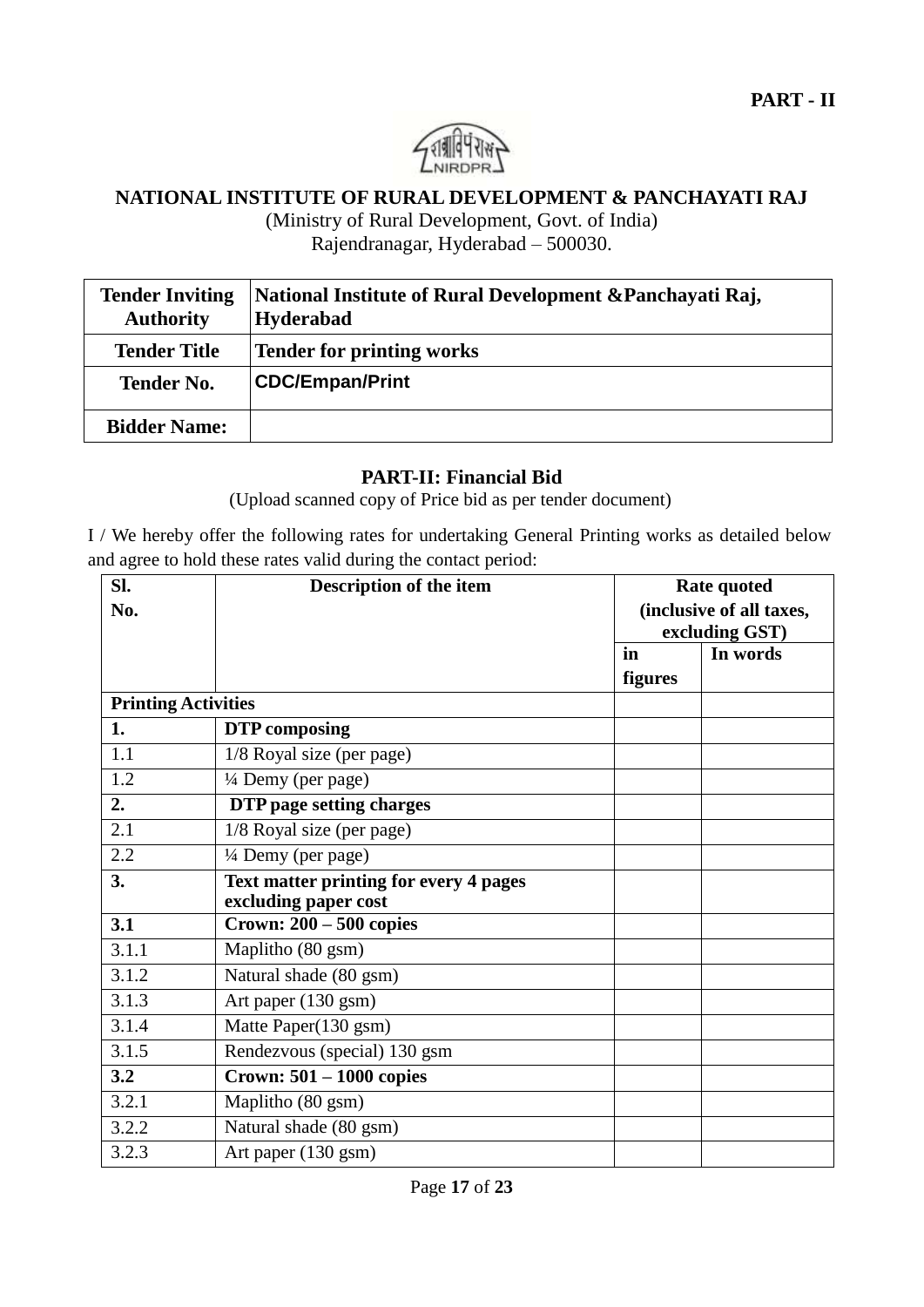| SI.   | Description of the item                                        | Rate quoted    |                          |
|-------|----------------------------------------------------------------|----------------|--------------------------|
| No.   |                                                                |                | (inclusive of all taxes) |
|       |                                                                | in             | In words                 |
|       |                                                                | <b>figures</b> |                          |
| 3.2.4 | Matte Paper(130 gsm)                                           |                |                          |
| 3.2.5 | Rendezvous (special) 130 gsm                                   |                |                          |
| 3.3   | Crown: 1000 & above                                            |                |                          |
| 3.3.1 | Maplitho (80 gsm)                                              |                |                          |
| 3.3.2 | Natural shade (80 gsm)                                         |                |                          |
| 3.3.3 | Art paper (130 gsm)                                            |                |                          |
| 3.3.4 | Matte Paper(130 gsm)                                           |                |                          |
| 3.3.5 | Rendezvous (special) 130 gsm                                   |                |                          |
| 3.4   | $A/4$ size: $200 - 500$ copies                                 |                |                          |
| 3.4.1 | Maplitho (80 gsm)                                              |                |                          |
| 3.4.2 | Natural shade (80 gsm)                                         |                |                          |
| 3.4.3 | Art paper (130 gsm)                                            |                |                          |
| 3.4.4 | Matte Paper(130 gsm)                                           |                |                          |
| 3.4.5 | Rendezvous (special) 130 gsm                                   |                |                          |
| 3.5   | $\overline{A/4 \text{ size}: 501 - 1000 \text{ copies}}$       |                |                          |
| 3.5.1 | Maplitho (80 gsm)                                              |                |                          |
| 3.5.2 | Natural shade (80 gsm)                                         |                |                          |
| 3.5.3 | Art paper (130 gsm)                                            |                |                          |
| 3.5.4 | Matte Paper(130 gsm)                                           |                |                          |
| 3.5.5 | Rendezvous (special) 130 gsm                                   |                |                          |
| 3.6   | $A/4$ size: 1000 & above copies                                |                |                          |
| 3.6.1 | Maplitho (80 gsm)                                              |                |                          |
| 3.6.2 | Natural shade (80 gsm)                                         |                |                          |
| 3.6.3 | Art paper (130 gsm)                                            |                |                          |
| 3.6.4 | Matte Paper(130 gsm)                                           |                |                          |
| 3.6.5 | Rendezvous (special) 130 gsm                                   |                |                          |
| 4.    | Title pages printing for every 4 pages excluding<br>paper cost |                |                          |
| 4.1   | Crown: $200 - 500$ copies                                      |                |                          |
| 4.1.1 | Art paper (300 gsm)                                            |                |                          |
| 4.1.2 | Matte Paper (300 gsm)                                          |                |                          |
| 4.1.3 | Rendezvous (special) 300 gsm                                   |                |                          |
| 4.2   | Crown: $501 - 1000$ copies                                     |                |                          |
| 4.2.1 | Art paper (300 gsm)                                            |                |                          |
| 4.2.2 | Matte Paper(300 gsm)                                           |                |                          |
| 4.2.3 | Rendezvous (special) 300 gsm                                   |                |                          |
| 4.3   | Crown: 1000 copies & above                                     |                |                          |
|       |                                                                |                |                          |
| 4.3.1 | Art paper (300 gsm)                                            |                |                          |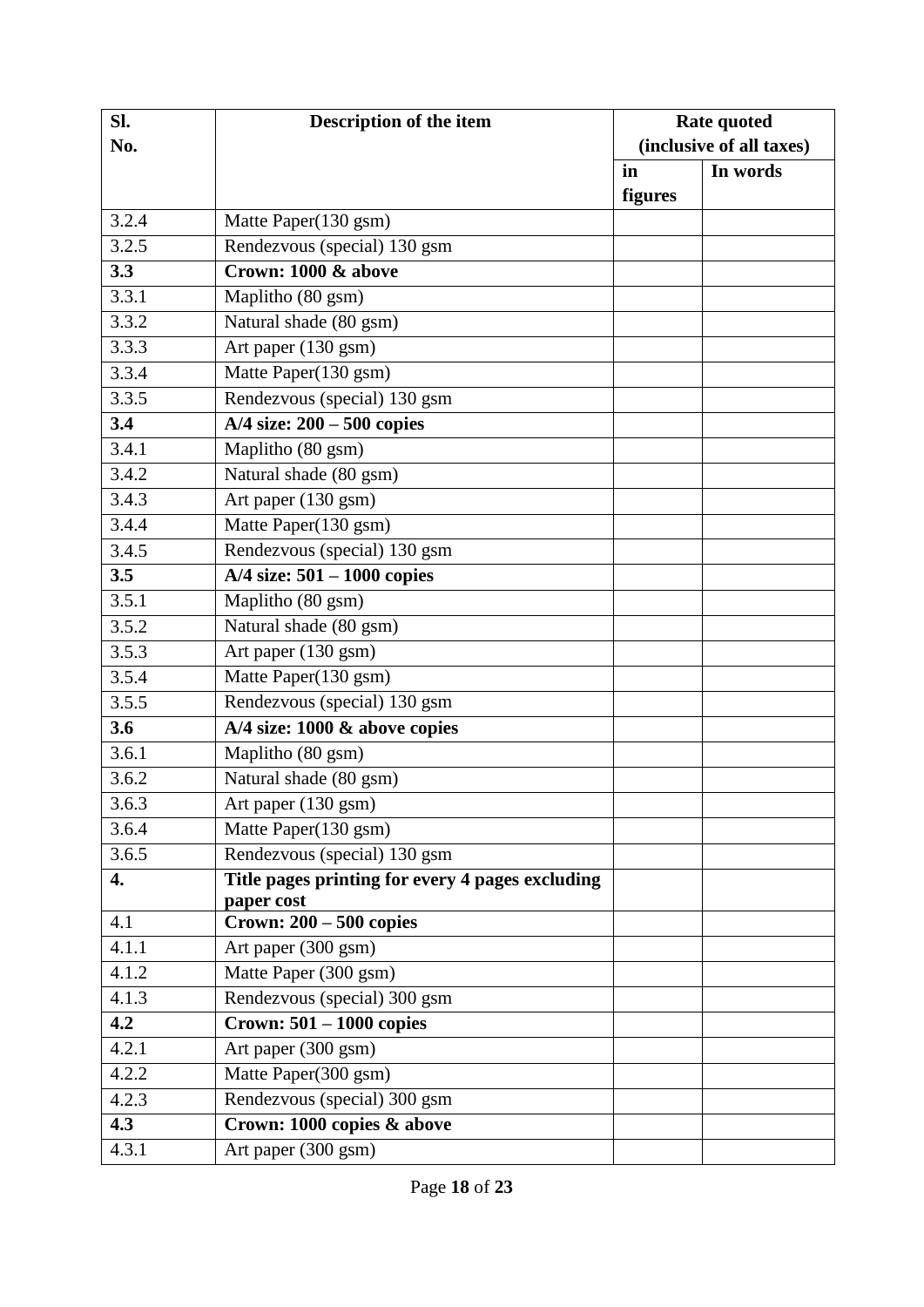| Sl.   | Description of the item                                                   | <b>Rate quoted</b>       |          |
|-------|---------------------------------------------------------------------------|--------------------------|----------|
| No.   |                                                                           | (inclusive of all taxes) |          |
|       |                                                                           | in                       | In words |
|       |                                                                           | figures                  |          |
| 4.3.2 | Matte Paper(300 gsm)                                                      |                          |          |
| 4.3.3 | Rendezvous (special) 300 gsm                                              |                          |          |
| 4.4   | $A/4$ size: $200 - 500$ copies                                            |                          |          |
| 4.4.1 | Art paper (300 gsm)                                                       |                          |          |
| 4.4.2 | Matte Paper(300 gsm)                                                      |                          |          |
| 4.4.3 | Rendezvous (special) 300 gsm                                              |                          |          |
| 4.5   | $A/4$ size: $500 - 1000$ copies                                           |                          |          |
| 4.5.1 | Art paper (300 gsm)                                                       |                          |          |
| 4.5.2 | Matte Paper(300 gsm)                                                      |                          |          |
| 4.5.3 | Rendezvous (special) 300 gsm                                              |                          |          |
| 4.6   | A/4 size: 1000 copies & above                                             |                          |          |
| 4.6.1 | Art paper (300 gsm)                                                       |                          |          |
| 4.6.2 | Matte Paper(300 gsm)                                                      |                          |          |
| 4.6.3 | Rendezvous (special) 300 gsm                                              |                          |          |
| 5     | Brochures (130 gsm) (Art Paper) – every                                   |                          |          |
|       | four pages: upto 500 copies printing                                      |                          |          |
|       | including paper cost                                                      |                          |          |
| 5.1.1 | Single colour                                                             |                          |          |
| 5.1.2 | Multi colour                                                              |                          |          |
| 5.2   | $500 - 1000$ copies                                                       |                          |          |
| 5.2.1 | Single colour                                                             |                          |          |
| 5.2.2 | Multi colour                                                              |                          |          |
| 5.3   | 1000 & above copies                                                       |                          |          |
| 5.3.1 | Single colour                                                             |                          |          |
| 5.3.2 | Multi colour                                                              |                          |          |
| 6     | Posters (Maplitha paper and Art paper) printing                           |                          |          |
| 6.1   | per copy rate including paper cost<br>Upto 500 copies Dimensions: 15 X 20 |                          |          |
| 6.1.1 | Maplitho paper 100 gsm                                                    |                          |          |
| 6.1.2 | Art paper 130 gsm                                                         |                          |          |
| 6.2   |                                                                           |                          |          |
|       | (501 - 1000 copies) (Maplitha paper and Art<br>paper) Dimensions: 15 X 20 |                          |          |
| 6.2.1 | Maplitho paper 100 gsm                                                    |                          |          |
| 6.2.2 | Art paper 130 gsm                                                         |                          |          |
| 6.3   | (1000 & above copies) (Maplitha paper and Art                             |                          |          |
|       | paper) Dimensions: 15 X 20                                                |                          |          |
| 6.3.1 | Maplitho paper 100 gsm                                                    |                          |          |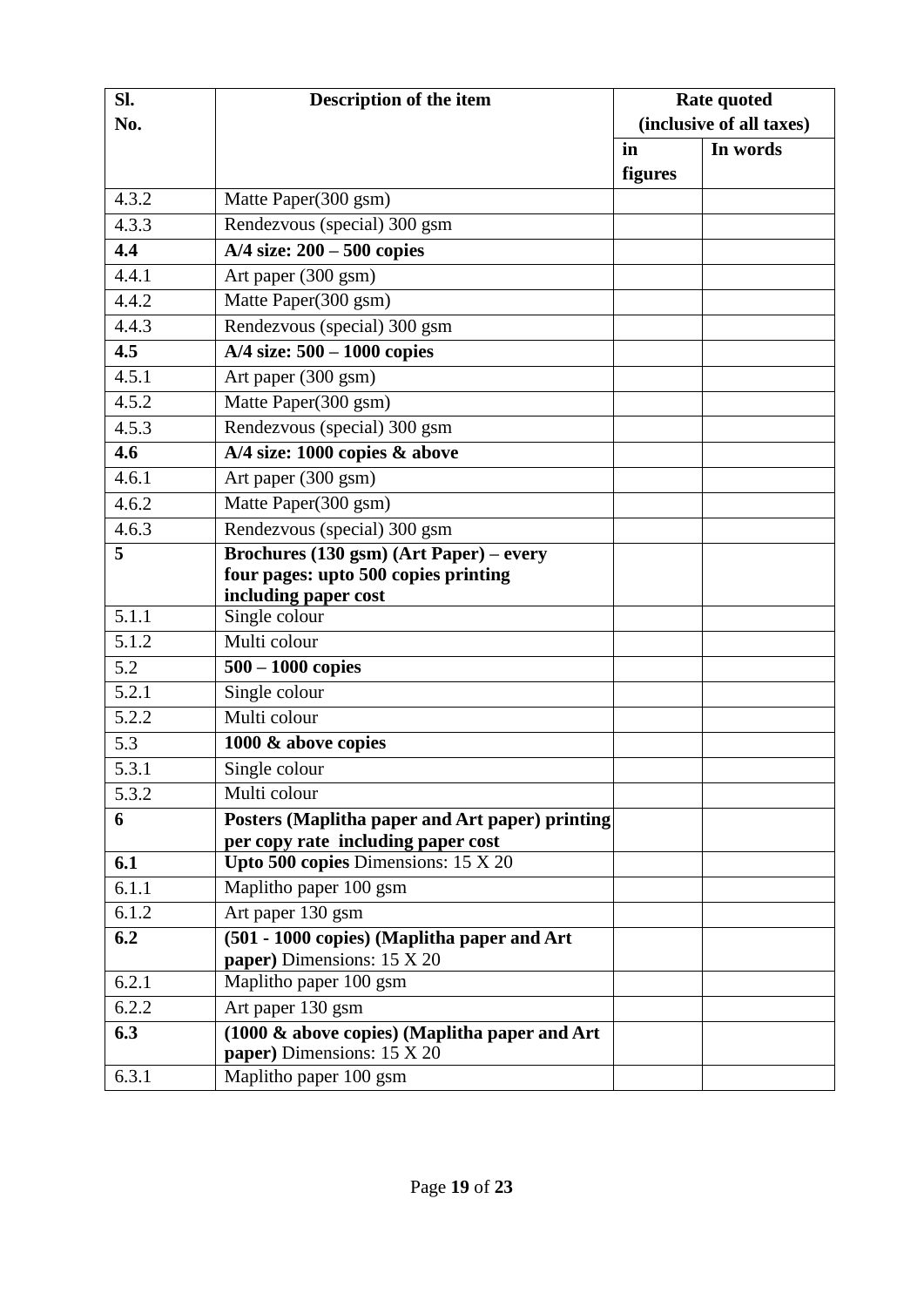| Sl.            | Description of the item                                                   | <b>Rate quoted</b> |                          |
|----------------|---------------------------------------------------------------------------|--------------------|--------------------------|
| No.            |                                                                           |                    | (inclusive of all taxes) |
|                |                                                                           | in                 | In words                 |
|                |                                                                           | figures            |                          |
| 6.3.2          | Art paper 130 gsm                                                         |                    |                          |
| 6.4            | (501 - 1000 copies) (Maplitha paper and Art paper)                        |                    |                          |
|                | Dimensions: 18 X 23                                                       |                    |                          |
| 6.4.1          | Maplitho paper 100 gsm                                                    |                    |                          |
| 6.4.2          | Art paper 130 gsm                                                         |                    |                          |
| 6.5            | (501 - 1000 copies) (Maplitha paper and Art paper)<br>Dimensions: 18 X 23 |                    |                          |
| 6.5.1          | Maplitho paper 100 gsm                                                    |                    |                          |
| 6.5.2          | Art paper 130 gsm                                                         |                    |                          |
| 6.6            | (1000 & above copies) (Maplitha paper and Art paper)                      |                    |                          |
|                | Dimensions: 18 X 23                                                       |                    |                          |
| 6.6.1          | Maplitho paper 100 gsm                                                    |                    |                          |
| 6.6.2          | Art paper 130 gsm                                                         |                    |                          |
| $\overline{7}$ | Drum scanning of photos                                                   |                    |                          |
| 7.1            | Per photo                                                                 |                    |                          |
| 8.             | <b>Binding Charges per book</b>                                           |                    |                          |
| 8.1            | <b>Perfect Binding</b>                                                    |                    |                          |
| 8.1.1          | Upto 100 pages                                                            |                    |                          |
| 8.1.2          | 101 - 200 pages                                                           |                    |                          |
| 8.1.3          | 201 - 300 pages                                                           |                    |                          |
| 8.1.4          | 300 pages & above                                                         |                    |                          |
| 8.2            | <b>Section Stitching with hard/soft covers</b>                            |                    |                          |
| 8.2.1          | Upto 100 pages                                                            |                    |                          |
|                | 8.2.2 101 - 200 pages                                                     |                    |                          |
| 8.2.3          | 201 - 300 pages                                                           |                    |                          |
| 8.2.4          | 300 pages & above                                                         |                    |                          |
| 8.3            | Art paper binding                                                         |                    |                          |
| 8.3.1          | Upto 100 pages                                                            |                    |                          |
| 8.3.2          | 101 - 200 pages                                                           |                    |                          |
| 8.3.3          | 201 - 300 pages                                                           |                    |                          |
| 8.3.4          | 300 pages & above                                                         |                    |                          |
| 8.4            | <b>Spiral binding</b>                                                     |                    |                          |
| 8.4.1          | Upto 100 pages                                                            |                    |                          |
| 8.4.2          | 101 - 200 pages                                                           |                    |                          |
| 8.4.3          | 201 - 300 pages                                                           |                    |                          |
| 8.4.4          | 300 pages & above                                                         |                    |                          |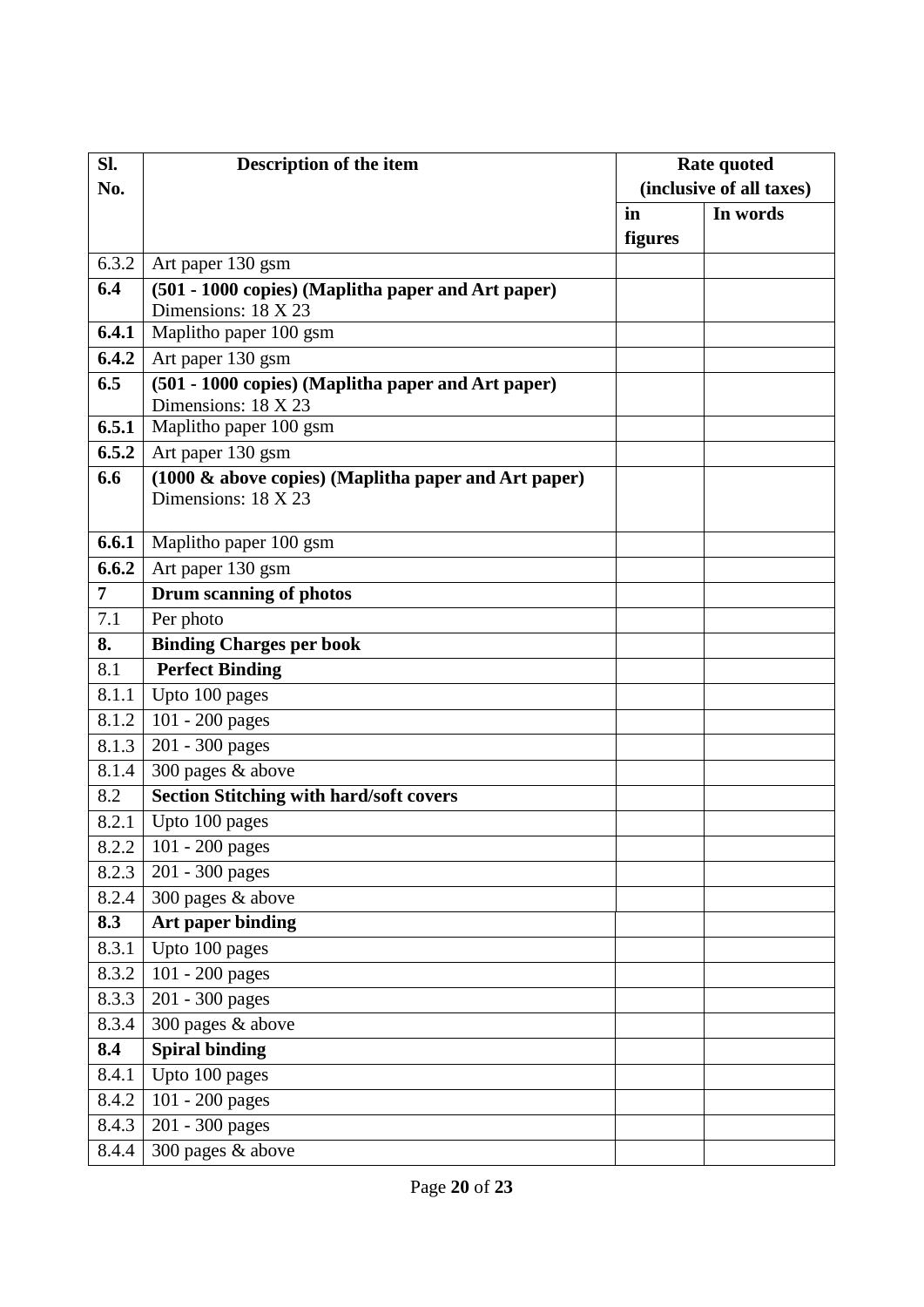| 8.5   | <b>Special paper binding</b>                                                                                        |  |
|-------|---------------------------------------------------------------------------------------------------------------------|--|
| 8.5.1 | Upto 100 pages                                                                                                      |  |
| 8.5.2 | $101 - 200$ pages                                                                                                   |  |
| 8.5.3 | 201 - 300 pages                                                                                                     |  |
| 8.5.4 | 300 pages & above                                                                                                   |  |
| 9.    | <b>Lamination</b>                                                                                                   |  |
| 9.1   | Crown size (both sides) (per cover)                                                                                 |  |
| 9.1.1 | Matte lamination                                                                                                    |  |
| 9.1.2 | UV spot for title & UV texture background                                                                           |  |
| 9.1.3 | <b>Velvet Matte Lamination</b>                                                                                      |  |
| 9.1.4 | Lamination of title                                                                                                 |  |
| 9.1.5 | Silk coating on special paper                                                                                       |  |
| 9.2   | $A/4$ size (both sides) (per cover)                                                                                 |  |
| 9.2.1 | Matte lamination                                                                                                    |  |
| 9.2.2 | UV spot for title & UV texture background                                                                           |  |
| 9.2.3 | <b>Velvet Matte Lamination</b>                                                                                      |  |
| 9.2.4 | Lamination of title                                                                                                 |  |
| 9.2.5 | Silk coating on special paper                                                                                       |  |
| 10.   | Creasing – upto 1000 copies (1000                                                                                   |  |
|       | copies) – Rates for envelope making with printing<br>(1000 copies) PER 100 COPIES                                   |  |
| 10.1  | $A/4$ size                                                                                                          |  |
| 10.2  | 5.75 X 8.5 inches                                                                                                   |  |
| 10.3  | 7.25 X 9.75 inches                                                                                                  |  |
| 11.   | Calendars per copy rate (approximate: 4000 copies) size:                                                            |  |
|       | 18x23, 6 sheets/12 pages, 170 GSM, top wire o binding,                                                              |  |
|       | multi colour with designing including paper cost                                                                    |  |
|       |                                                                                                                     |  |
| 12.   | Diaries per copy rate(approximate: 2000 copies) Size: 5.5<br>x 8.5, 224 pages in single colour and 14 pages in two  |  |
|       |                                                                                                                     |  |
|       |                                                                                                                     |  |
|       | colour, 80 GSM (map litho) wire o binding with designing.                                                           |  |
|       | 16 pages in multi colour with 300 GSM Art card Gloss<br>including paper cost.                                       |  |
| 13.   | Scribbling pad per copy rate(15 pages) upto 5,000                                                                   |  |
|       | copies:                                                                                                             |  |
|       | Size: 5.5x8.5, 15 leafs, 170 GSM (for cover), 68 GSM for                                                            |  |
|       | inner pages (map litho) 400 GSM (back side card, padding,                                                           |  |
|       | 170 GSM in multi colour and rest in single colour including                                                         |  |
|       | paper cost                                                                                                          |  |
| 14.   | Spiral book per copy rate (45 pages) upto 5,000                                                                     |  |
|       | copies:                                                                                                             |  |
|       | Size: 5.5x8.5, 50 leafs, 200 GSM (front and back), 68 GSM                                                           |  |
|       | (inside papers), wire o binding, 200 GSM on multi colour<br>and 68 GSM in single colour <b>including paper cost</b> |  |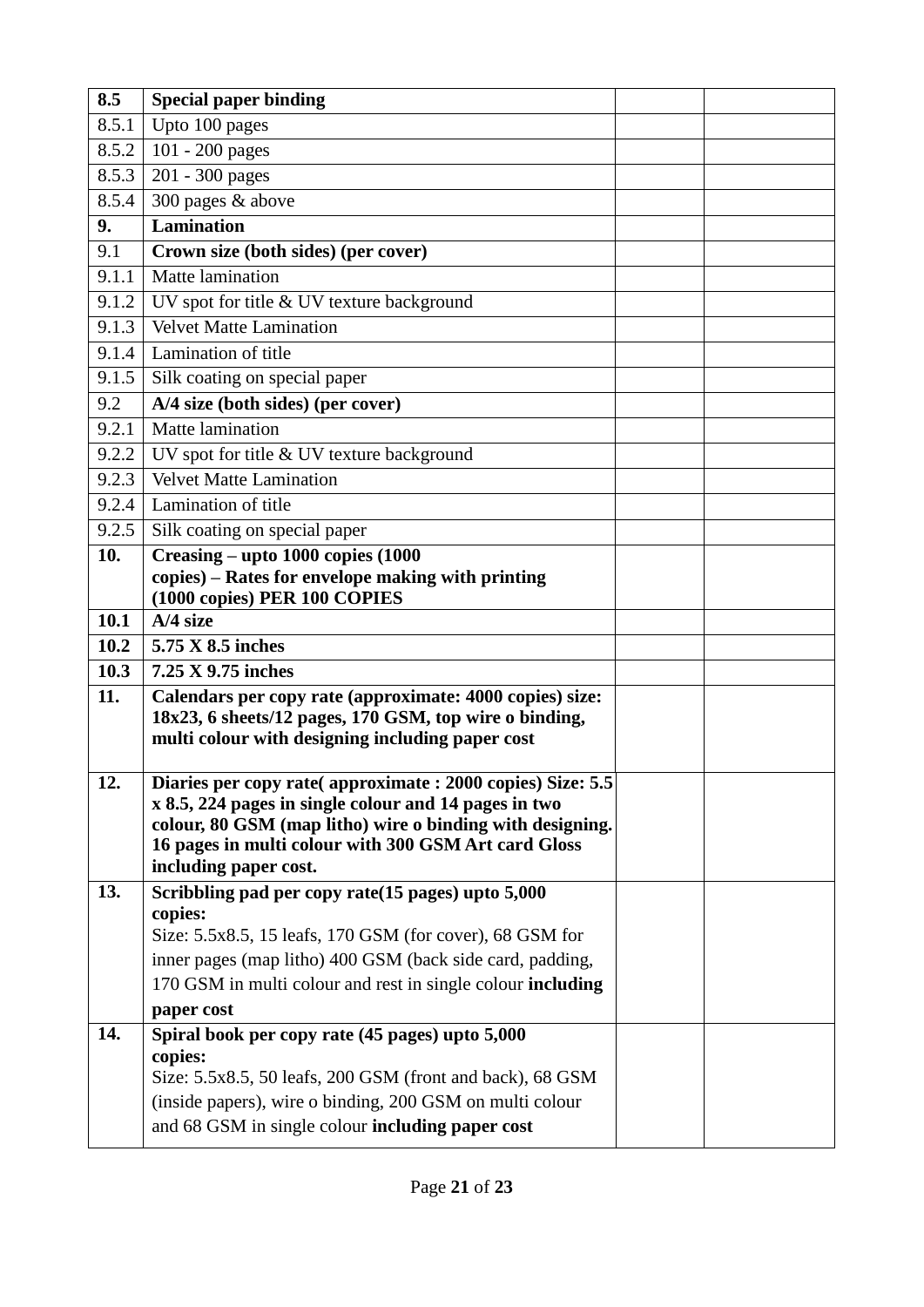| 15.    | Letter Head per set rate (Handmade) per 100 leaves:         |  |
|--------|-------------------------------------------------------------|--|
|        | Size: A4, 1 leaf, single colour (Blue) including paper cost |  |
|        |                                                             |  |
| 16.    | Letter Head per set rate (Regular on Executive Bond         |  |
|        | white paper $-75$ GSM) per 100 leaves: Size: A4, 1 leaf,    |  |
|        | single colour (blue) including paper cost                   |  |
|        |                                                             |  |
| 17.    | Letter Head per set rate (Regular on Executive Bond         |  |
|        | white paper $-85$ GSM) per 100 leaves: Size: A4, 1 leaf,    |  |
|        | multi colour including paper cost                           |  |
| 18.    | Course Certificate per 10 copies rate Upto 5,000 copies:    |  |
|        | Size: A4, 1 leaf, 170 GSM (Matte Paper) 5 colour printing   |  |
|        | including paper cost                                        |  |
| 19.    | Visiting cards on handmade paper for 100 pieces             |  |
|        | including paper cost                                        |  |
| 19.1   | Special visiting cards with embossed GoI emblem on          |  |
|        | Ivory card (multi colour) for 100 pieces                    |  |
| 20.    | Envelopes for 100 pieces including paper cost               |  |
| 20.1   | Upto 5000 pieces                                            |  |
| 20.1.1 | Size: 9x4, 120 GSM (Map Litho), single colour (Green),      |  |
|        | normal envelopes                                            |  |
| 20.1.2 | Size: 11x5, 100 GSM (Map Litho), single colour              |  |
|        | (Green), window envelopes                                   |  |
| 20.1.3 | Size: 11x5 cloth, single colour (black) cloth Envelopes     |  |
|        |                                                             |  |
| 20.1.4 | Size: 10.5x8 cloth, single colour (black) cloth             |  |
|        | envelopes                                                   |  |
| 20.1.5 | Size: 10x12 cloth, single colour (black) cloth              |  |
|        | envelopes                                                   |  |
| 20.1.6 | Size: 16.5x12 cloth, single colour (black)                  |  |
|        | cloth envelopes                                             |  |
| 20.2   | 5001 & above pieces                                         |  |
| 20.2.1 | Size: 9x4, 120 GSM (Map Litho), single colour               |  |
|        | (Green), normal envelopes                                   |  |
| 20.2.2 | Size: 11x5, 100 GSM (Map Litho), single colour              |  |
|        | (Green), window envelopes                                   |  |
| 20.2.3 | Size: 11x5 cloth, single colour (black) cloth Envelopes     |  |
|        |                                                             |  |
| 20.2.4 | Size: 10.5x8 cloth, single colour (black)                   |  |
|        | cloth envelopes                                             |  |
| 20.2.5 | Size: 10x12 cloth, single colour (black) cloth              |  |
|        | envelopes                                                   |  |
| 20.2.6 | Size: 16.5x12 cloth, single colour (black) cloth            |  |
|        | envelopes                                                   |  |
| 21     | Paper cost for : A4 size 100 sheets                         |  |
|        |                                                             |  |
| 21.1   | Maplitaha 80 GSM -                                          |  |
| 21.2.  | Maplitaha 100 GSM                                           |  |
|        |                                                             |  |